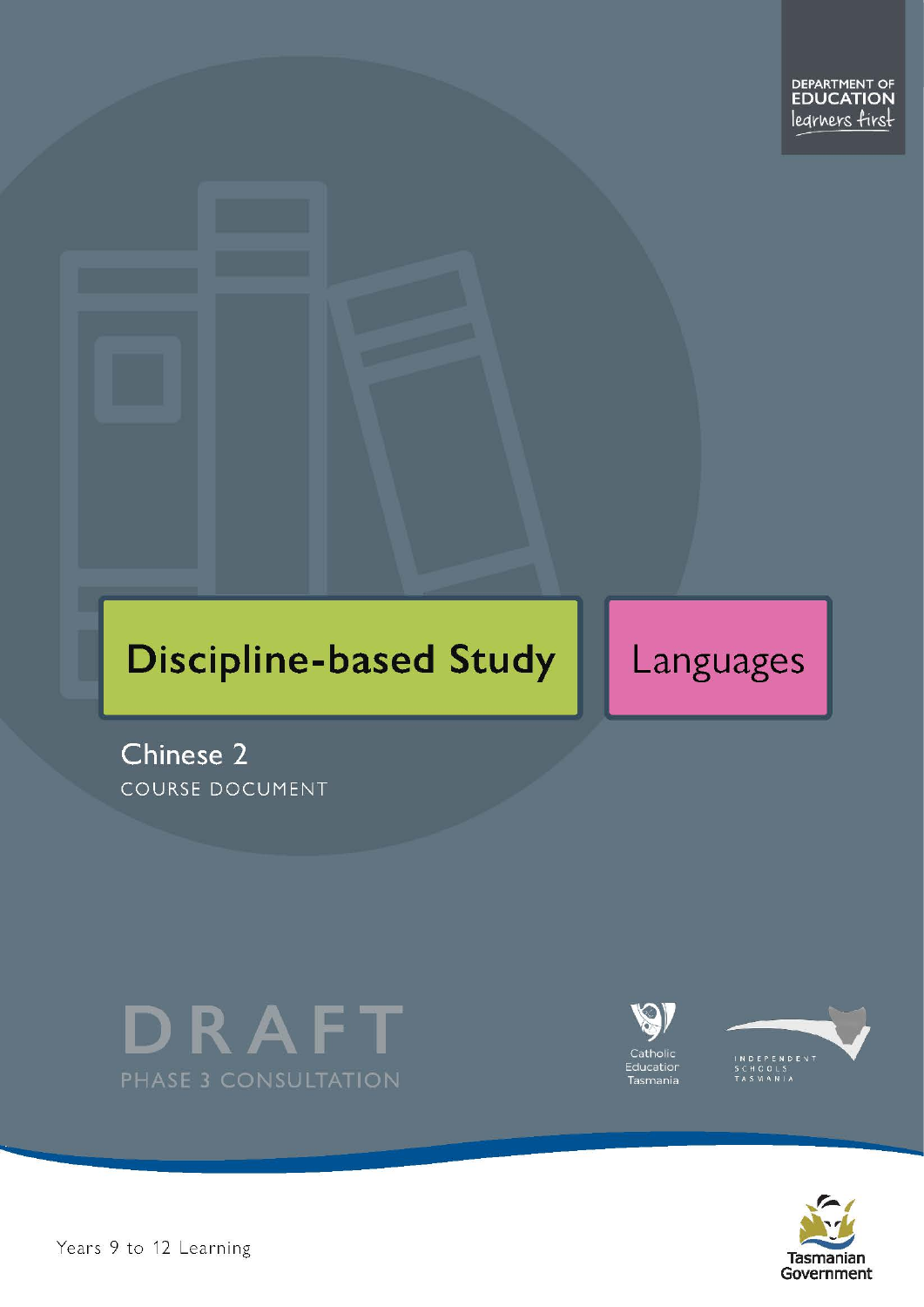# Table of Contents

Phase 3 Consultation Draft Published: March 2021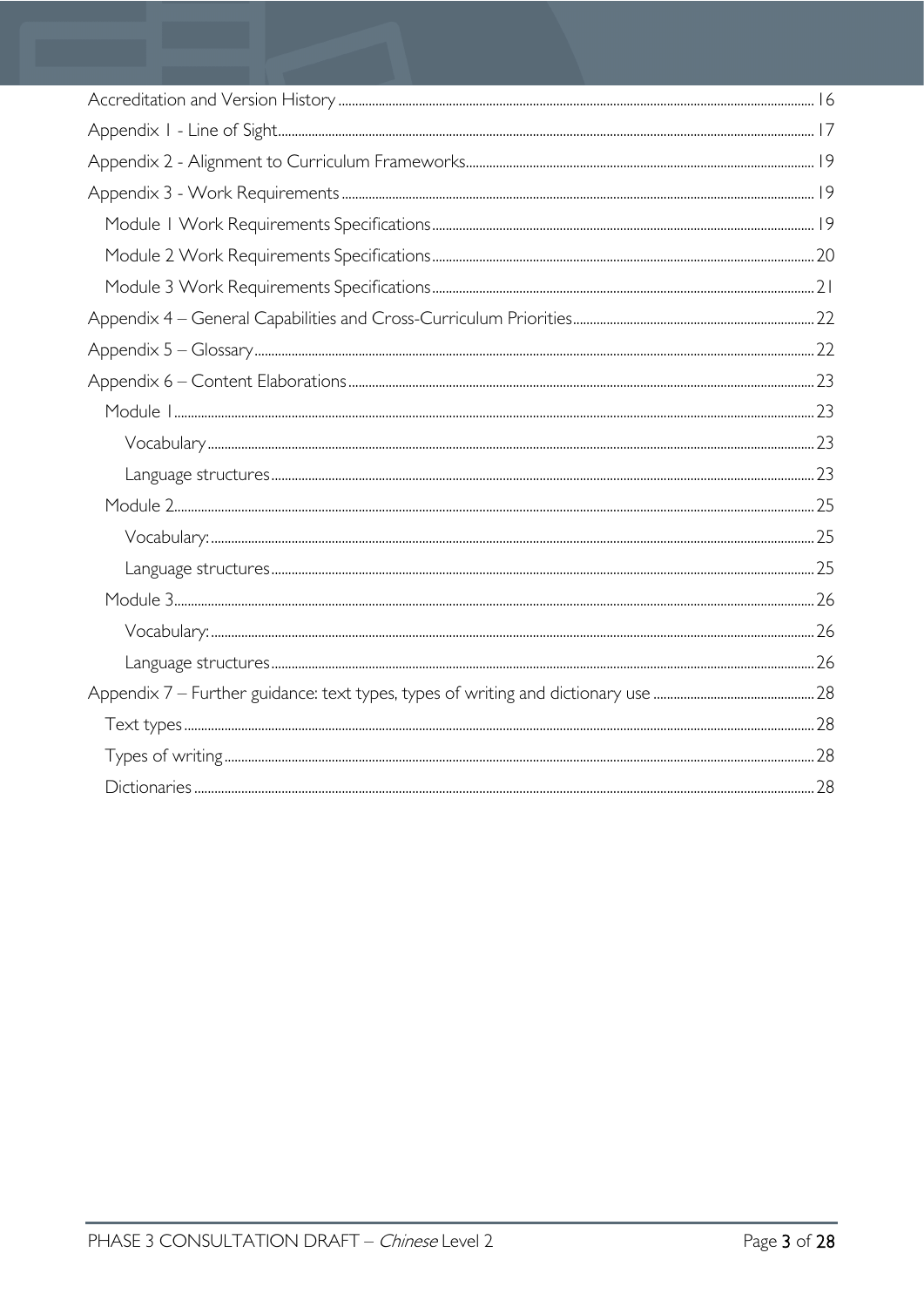# <span id="page-3-0"></span>Chinese, 150 hours – Level 2

This course is the Level 2 component of the Chinese program.

# <span id="page-3-1"></span>Aims

The purpose of Years 9 to 12 [Education](https://publicdocumentcentre.education.tas.gov.au/library/Shared%20Documents/Years-9-to-12-Education-Framework.pdf) is to enable all students to achieve their potential through Years 9 to 12 and beyond in further study, training or employment.

Years 9 to 12 Education enables: Personal Empowerment, Cultural Transmission, Preparation for Citizenship and Preparation for Work.

This course supports the principles of Access, Agency, Excellence, Balance, Support and Achievement as part of a range of programs that enables students to access a diverse and highly flexible range of learning opportunities suited to their level of readiness, interests and aspirations.

Courses aligned to the Years 9 to 12 Curriculum [Framework](https://publicdocumentcentre.education.tas.gov.au/library/Shared%20Documents/Education%209-12%20Frameworks%20A3%20WEB%20POSTER.pdf) belong to one of the five focus areas of Discipline-based Study, Transdisciplinary Projects, Professional Studies, Work-based Learning and Personal Futures.

Chinese Level 2 is a Discipline-based Study course.

# <span id="page-3-2"></span>Focus Area – Discipline-based Study

Discipline-based Study includes content, core concepts and big ideas; enabling deep knowledge and understanding of the content and the application of what is learned. Students consider accepted key disciplinary knowledge, apply distinctive ways of thinking and become increasingly independent learners. They use methodologies specific to the discipline to explore and strengthen their understanding of key concepts and develop deep knowledge, skills and understanding.

Discipline-based Study courses have three key features that guide teaching and learning:

- specialist knowledge
- theories and concepts and
- methodology and terminology.



In this course learners will do this by engaging with linguistic and cultural aspects of Chinese to build a body of specialist knowledge. Students will apply linguistic theories and communicative concepts in conjunction with their specialist knowledge. They will apply specialised methods of study to develop the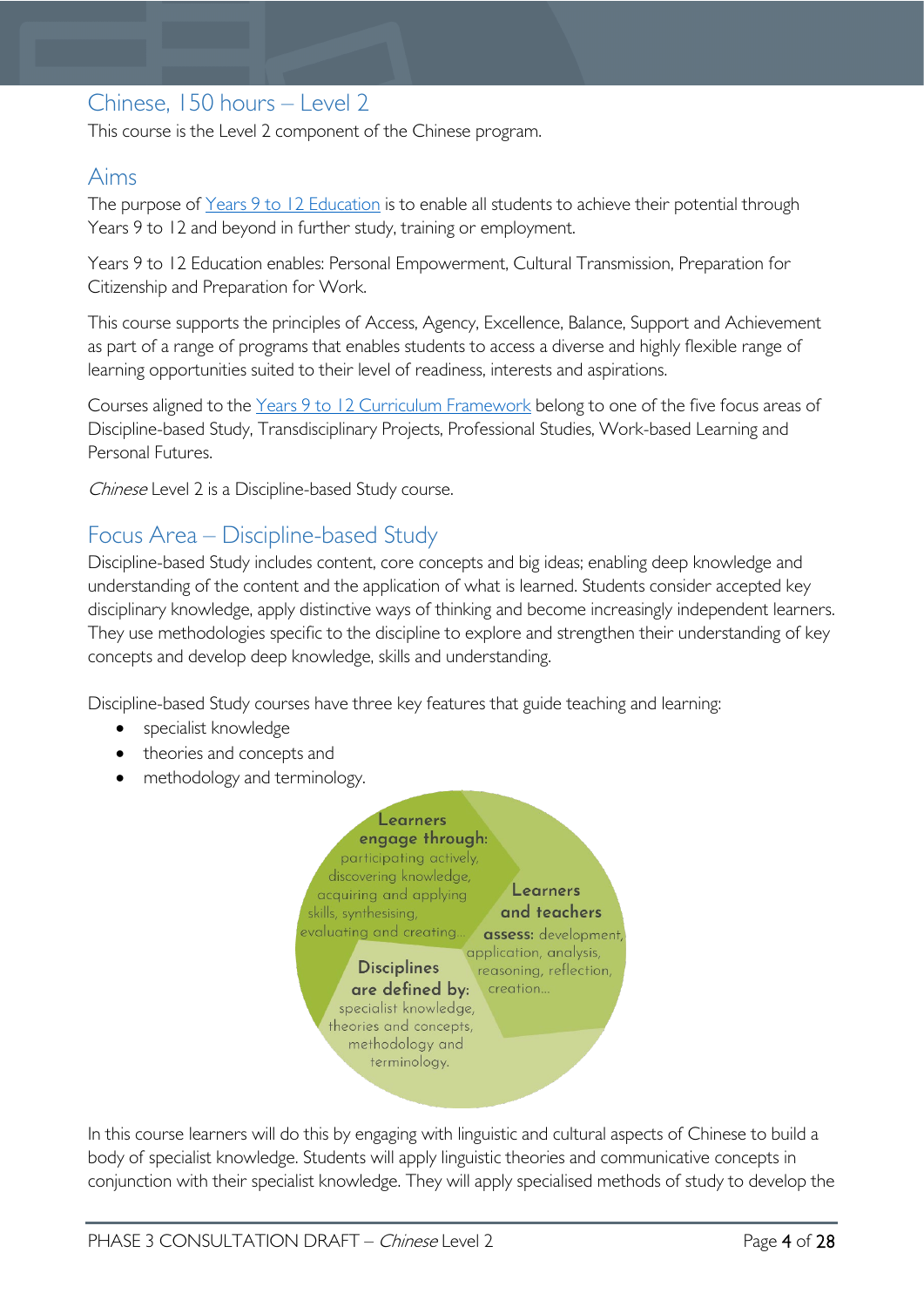capacity to understand, analyse, respond to and use written, visual and spoken Chinese sources, create written and spoken language to convey ideas and interact in the language.

# <span id="page-4-0"></span>Rationale

The study of Languages promotes and contributes to a socially cohesive society that values, respects and appreciates different points of view. It encourages a better understanding and acceptance of cultural, social, linguistic and religious diversity, both in Tasmania, in the wider Australian community and in the global community.

Language is the basis of all human interaction. Learning a language and communicating through language is a complex and rich human activity. It contributes meaningful dimensions to each student's overall education and understanding of the world, allows them to build on previous experiences both at school and in the community and encourages reflection on the concepts of inclusion and mutual respect. Learning an additional language provides students with opportunities to reflect on their own first language, culture and heritage, to extend their intercultural competence and to develop knowledge, skills and understandings that will allow them to function successfully in the ever-changing world of the 21<sup>st</sup> century.

The study of Chinese exposes students to speakers of the language, their culture and traditions in Australia and China. Learners who are able to communicate in Chinese and engage with Chinese culture will also be able to contribute to Tasmanian society and the economy through such areas as business, foreign affairs, trade, education, technology, and tourism in coming decades. These skills will provide students with a range of opportunities for personal, vocational and professional growth.

This rationale draws in part on the rationale for learning a language provided in the Common Curriculum and Assessment Framework for Languages (Draft consultation document March 2021).

# <span id="page-4-1"></span>Integration of General Capabilities and Cross-Curriculum Priorities

The general capabilities addressed specifically in this course are:

- Critical and creative thinking  $\mathbb{C}$
- Intercultural understanding  $\frac{c_3}{ }$

The cross-curriculum priorities are enabled through this course are:

- Aboriginal and Torres Strait Islander Histories and Cultures  $\mathcal$
- Asia and Australia's Engagement with Asia **AA**
- Sustainability  $\triangleleft$

# <span id="page-4-2"></span>Course Description

Chinese Level 2 will provide students with the opportunity to develop interpersonal, analytical and presentational skills through reading, writing, speaking, viewing and listening to modern standard Chinese. Modules will consist of topics such as Self, Family, Friends, Daily Life, Education, Part-time Jobs, Free Time, Travel and Entertainment, drawn from the Concepts of Identity, Responsibility and Legacy. Because language and culture are inseparable and interdependent, the study of *Chinese* Level 2 will help students to understand how language works as a system that is intrinsically interconnected with cultural knowledge. Using Personal, Community and Global Perspectives drawn from the CCAFL, Chinese Level 2 students will build the capacity to make social, cultural and economic contributions in the Australian context through their knowledge of the language and interest in Chinese-speaking communities, thereby enriching their capacity for intercultural understanding.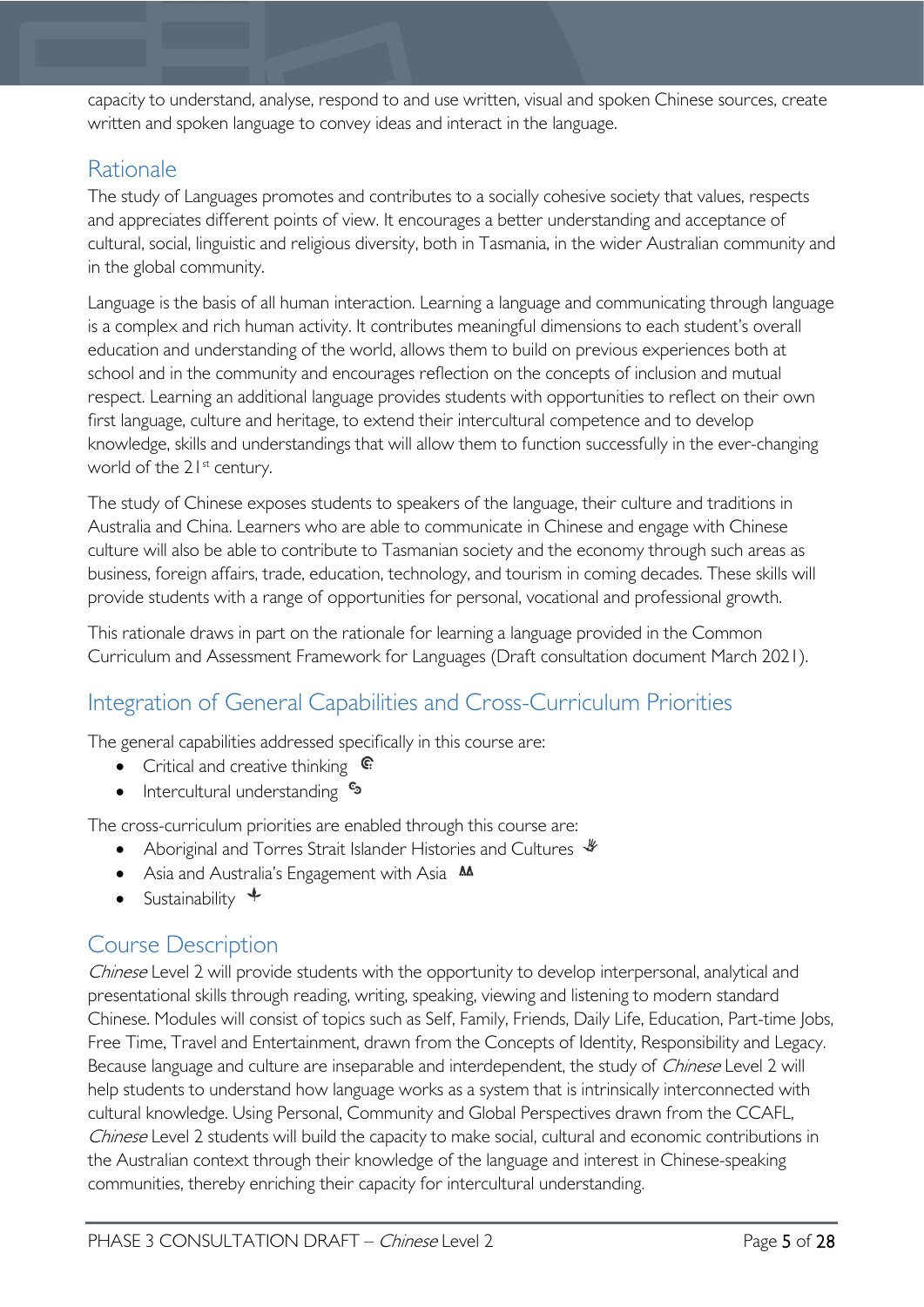## <span id="page-5-0"></span>Pathways

- The Chinese Level 2 course provides an entry point to learning Chinese and also enables learning continuity for learners who have limited or inconsistent learning experiences from Australian Curriculum: Chinese.
- The Chinese Level 2 course provides a pathway to Chinese Level 3.

# <span id="page-5-1"></span>Course Requirements

There are no pre-requisites for participation in this course. However, as it is a course intended for beginners, it is not suitable for students who have a first language background in Chinese.

# <span id="page-5-2"></span>Course Structure, Delivery and Progression

#### <span id="page-5-3"></span>Structure

This course consists of three 50-hour modules.

Modules Available Core Module 1: Identity Core Module 2: Responsibility Core Module 3: Legacy



#### <span id="page-5-4"></span>**Delivery**

The three modules should be delivered in order 1, 2, 3.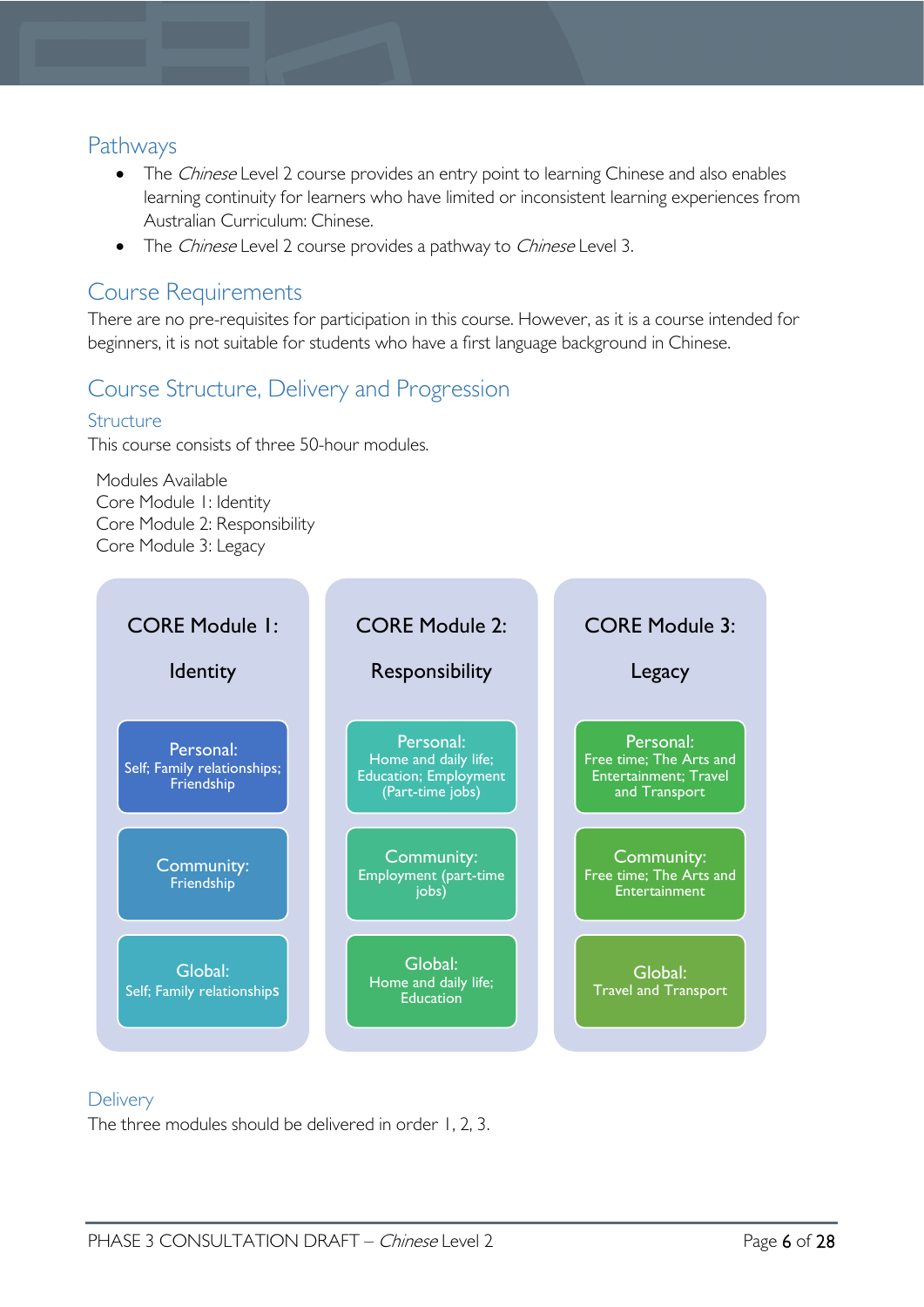#### <span id="page-6-0"></span>Developmental Progression

At both the module and course level the learner is introduced to and builds upon key ideas, concepts, skills, knowledge and understanding leading to performance of understanding reflected in the work requirements.

Individual modules have a developmental progression that introduces, builds upon and culminates in a performance of understanding in the work requirements. Between modules there is also a developmental progression that leads to a culminating performance of understanding in the final work requirements.

## <span id="page-6-1"></span>Module 1 - Identity

This Module introduces a range of Chinese vocabulary, structures and characters, which will allow the learner to talk about themselves and their personal relationships with family and friends as well as providing general language to support the understanding and creation of everyday communicative functions. Learners will develop the skills to write the characters required for producing written Chinese.

#### <span id="page-6-2"></span>Module 1 Learning Outcomes

On successful completion of this module, learners will be able to:

- 1. interact in Chinese in spontaneous situations to exchange information, opinions, ideas and experiences
- 2. analyse and respond to audio, written and visual texts presented in Chinese in spontaneous situations
- 3. create Chinese to express ideas, information and opinions, demonstrating knowledge and understanding of language as a system in spontaneous situations
- 4. interact in Chinese in prepared situations to exchange information, opinions, ideas and experiences and reflect on knowledge and understanding of the relationship between language and culture.

#### <span id="page-6-3"></span>Module 1 Content

Learners will work with vocabulary and structures that will allow them to explore topics related to their personal world, their family and friends, as well as exploring the personal world of their peers in Chinese speaking communities. Learners will reflect on their own and others' cultural and linguistic identity and interact with and communicate about themselves with others in culturally and linguistically appropriate ways.

Learners will be able to demonstrate an understanding that:

- communication in an additional language requires the capacity to apply knowledge and skills in culturally and linguistically appropriate ways
- all languages have similarities and differences in the way they are structured
- culture plays an integral role when communicating in an additional language
- culturally appropriate titles, forms of address and use of specific language show respect in interpersonal communications.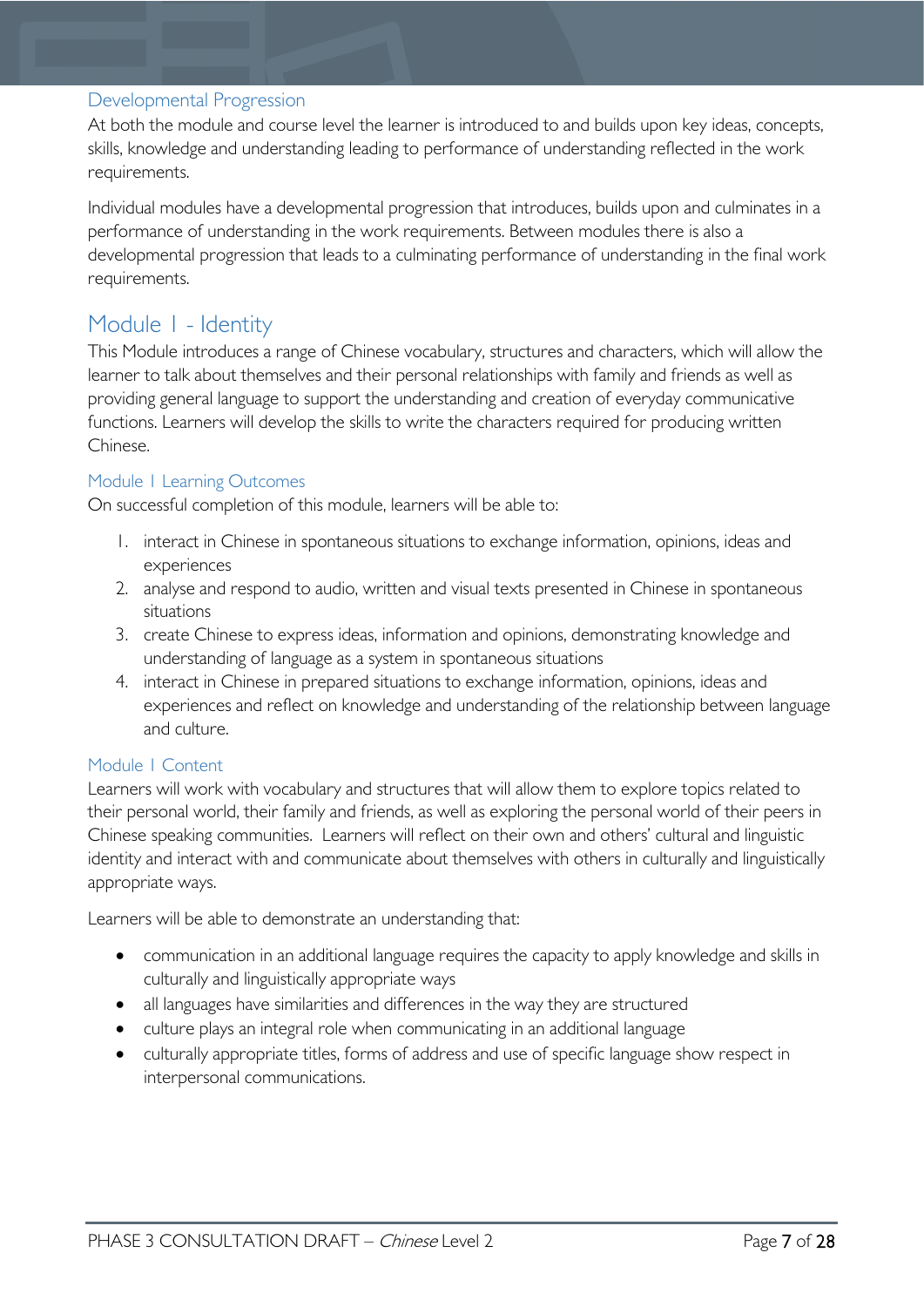#### Key knowledge:

Learners will be able to use:

- appropriate terms for family members
- adjectives for personal descriptions
- first and third person singular possessive constructions
- present tense of common verb constructions (common irregular constructions as vocab items as necessary)
- negative constructions of simple present tense constructions
- idiomatic expressions as vocab items
- culturally relevant language and structures.

#### Key skills:

Learners will be able to:

- describe themselves: name, age, where they live, describe personality, personal details etc
- enquire about such information
- analyse, understand and respond to such information
- explain information about their peers in Chinese-speaking cultures, especially name, age, where they live, personality, appearance
- enquire about aspects of peers' personal lives, family, friends etc.
- use elements of the language to demonstrate their understanding of the role of culture in shaping Chinese language.
- produce correctly written characters in Chinese
- reproduce tones in spoken Chinese.

Learners will develop key knowledge, skills and understandings through audio, written and visual texts, role play, visual audio and written stimuli for the creation of language and opportunities to engage with other speakers of Chinese in both prepared and spontaneous situations.

#### <span id="page-7-0"></span>Module 1 Work Requirements

The work requirements of a course are processes, products or performances that provide a significant demonstration of achievement that is measurable against the course's standards. Work requirements need not be the sole form of assessment for a module.

This module includes one (1) set of short response(s) and one (1) extended response as work requirements.

See Appendix 3 for summary of Work Requirement specifications for this course.

#### <span id="page-7-1"></span>Module 1 Assessment

This module will assess criteria 1, 2, 3, 4.

# <span id="page-7-2"></span>Module 2 - Responsibility

This Module expands on the vocabulary, structures and characters introduced in Module 1. The vocabulary and structures studied will allow the learner to talk about their personal and social responsibilities, family commitments, obligations to education and expectations on them as they start to join the workforce in part-time and holiday jobs.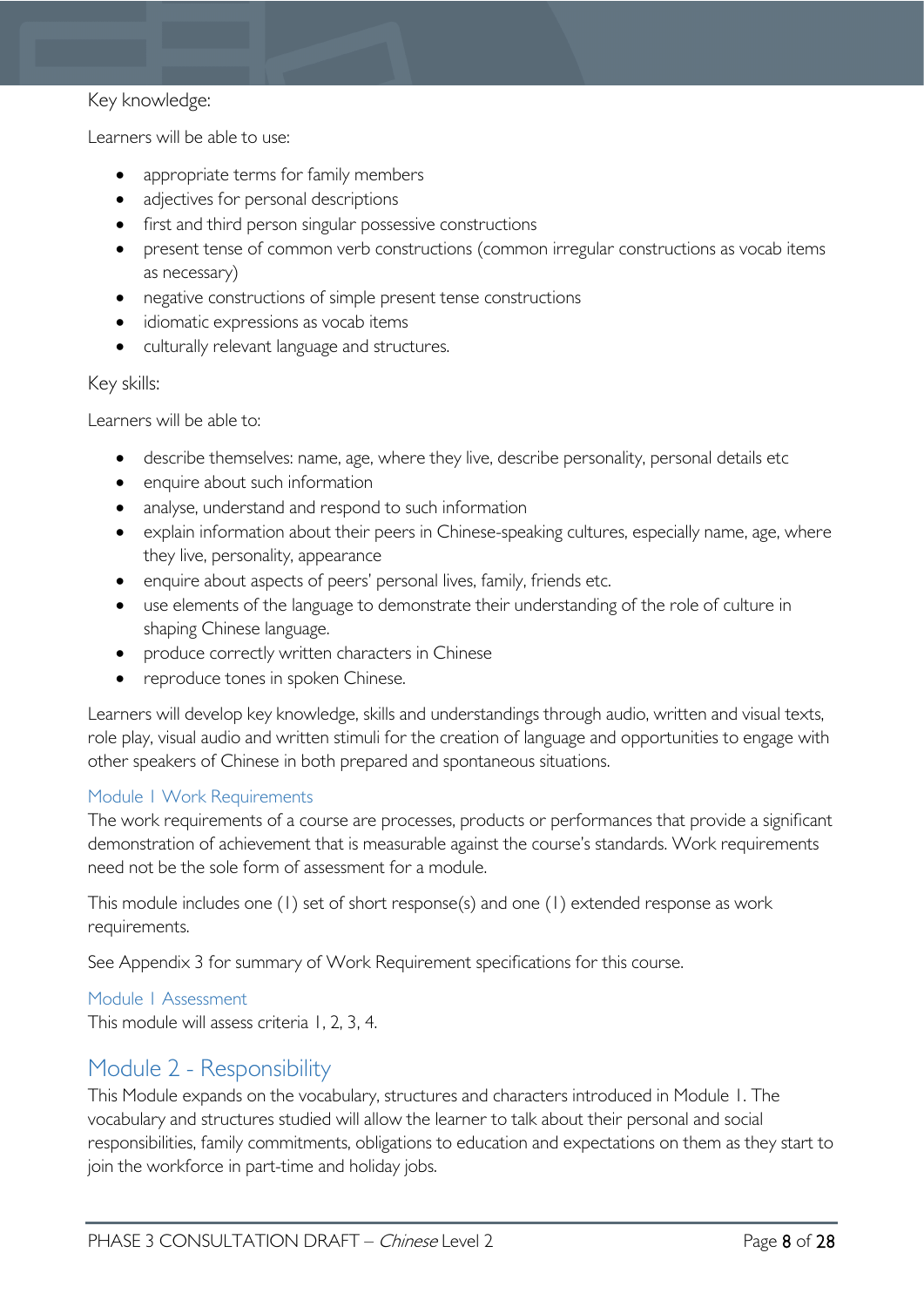#### <span id="page-8-0"></span>Module 2 Learning Outcomes

On successful completion of this module, learners will be able to:

- 1. interact in Chinese in spontaneous situations to exchange information, opinions, ideas and experiences
- 2. analyse and respond to audio, written and visual texts presented in Chinese in spontaneous situations
- 3. create Chinese to express ideas, information and opinions, demonstrating knowledge and understanding of language as a system in spontaneous situations
- 5. analyse, reflect on and respond to texts presented in Chinese, and mediate between languages and cultures in prepared situations.

#### <span id="page-8-1"></span>Module 2 Content

Learners will work with vocabulary and structures to explore topics related to their roles and obligations as members of the family unit as well as their roles and responsibilities within the wider community. This includes the learner's role at school, in community groups and in part-time employment. Learners will learn about opportunities for education and part-time employment for their peers in China, compare and contrast experiences in culturally appropriate ways and reflect on their own and others' opportunities and responsibilities.

Learners will be able to demonstrate an understanding that:

- communication in an additional language requires the capacity to apply knowledge and skills in culturally and linguistically appropriate ways
- all languages have similarities and differences in the way they are structured
- culture plays a significant role when communicating in an additional language
- family roles and expectations in our own and others' cultures may vary
- cultural influences shape the value placed on education in different communities and cultures
- the nature, expectations and obligations of part-time work for teenagers in Australia and for their peers in Chinese-speaking countries and communities varies significantly.

#### Key Knowledge:

Learners will be able to:

- describe family activities
- describe roles and responsibilities within the family (daily routines etc) (includes adverbs of time, days of the week, clock time etc)
- discuss school, subjects, learning experiences, ECA
- discuss part-time jobs
- express likes and dislikes
- make comparisons
- express wishes, obligations, permission
- present tense of common verb constructions (common irregular constructions as vocabulary items as necessary)
- use Idiomatic expressions as vocabulary items
- describe and analyse the cultural relevance of language and structures
- describe, analyse, reflect on and respond to the cultural implications of family commitments, education, part-time employment.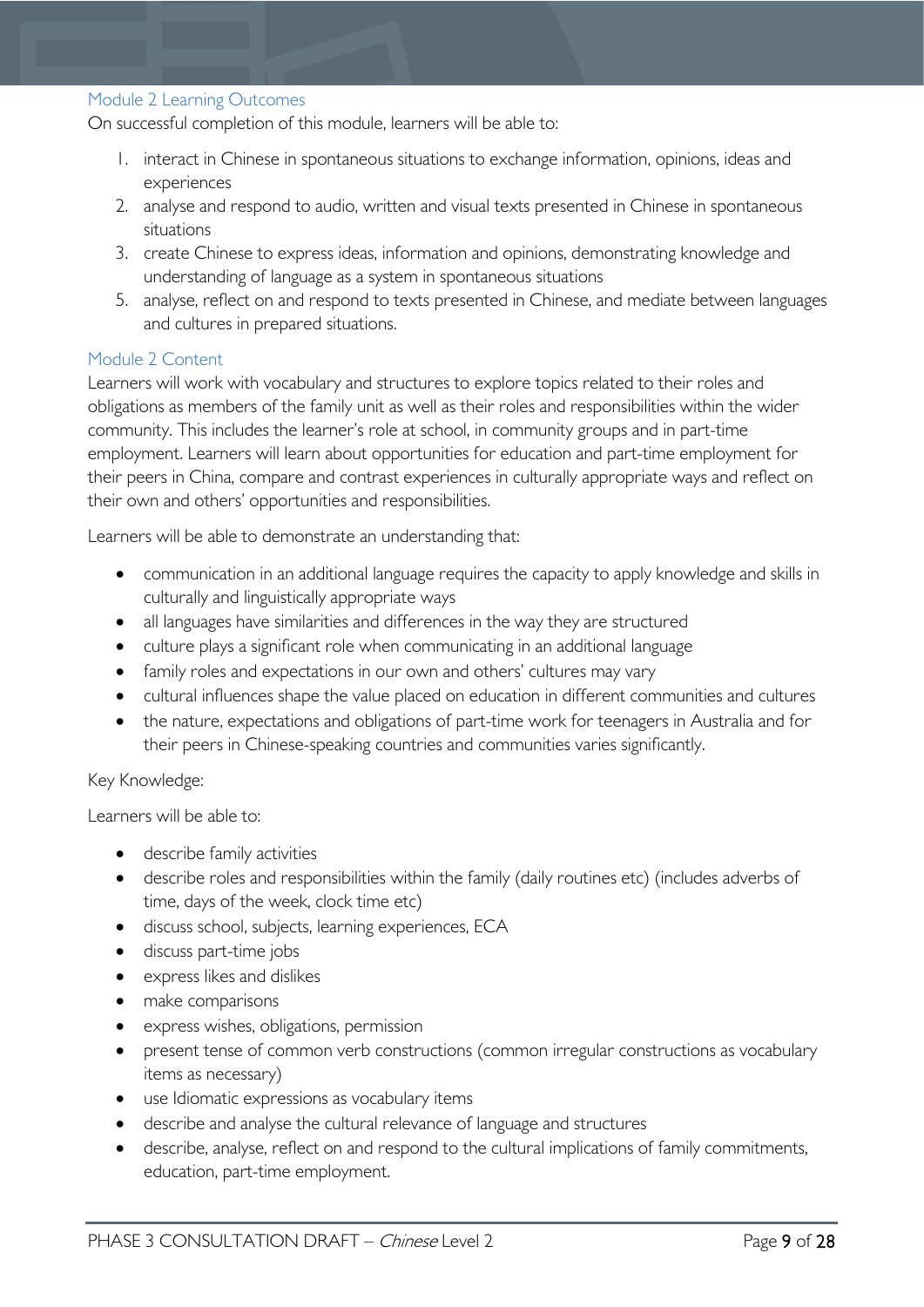#### Key Skills:

Learners will be able to:

- describe duties within the family
- describe routine considerations of daily life, including food and weather
- explain responsibilities at school, attitudes to aspects of learning etc
- describe and use language for getting a part-time job (or not)
- enquire about such information
- enquire about and share information about their peers in Chinese-speaking communities, especially: duties within the family, education, part-time jobs
- analyse, understand and respond to information about family, daily life, education and part-time jobs.

Learners will develop key knowledge, skills and understandings through using audio, written and visual texts, role play, visual, audio and written stimuli and opportunities, where possible, to engage with other speakers of Chinese in both prepared and spontaneous situations.

#### <span id="page-9-0"></span>Module 2 Work Requirements

The work requirements of a course are processes, products or performances that provide a significant demonstration of achievement that is measurable against the course's standards. Work requirements need not be the sole form of assessment for a module.

This module includes one (1) set of short response(s) and two (2) extended responses as work requirements.

See Appendix 3 for summary of Work Requirement specifications for this course.

#### <span id="page-9-1"></span>Module 2 Assessment

This module will assess criteria 1, 2, 3, 5.

# <span id="page-9-2"></span>Module 3 - Legacy

This module expands on the vocabulary, structures and characters introduced in Modules 1and 2 to allow the learner to talk about events and experiences in the past and plans for the future, including experiences and opinions of free time, the arts, entertainment, sport and travel.

#### <span id="page-9-3"></span>Module 3 Learning Outcomes

On successful completion of this module, learners will be able to:

- 1. interact in Chinese in spontaneous situations to exchange information, opinions, ideas and experiences
- 2. analyse and respond to audio, written and visual texts presented in Chinese in spontaneous situations
- 3. create Chinese to express ideas, information and opinions, demonstrating knowledge and understanding of language as a system in spontaneous situations
- 6. create Chinese to express ideas, information and opinions, demonstrating knowledge and understanding of language as a system and the relationship between language and culture in prepared situations.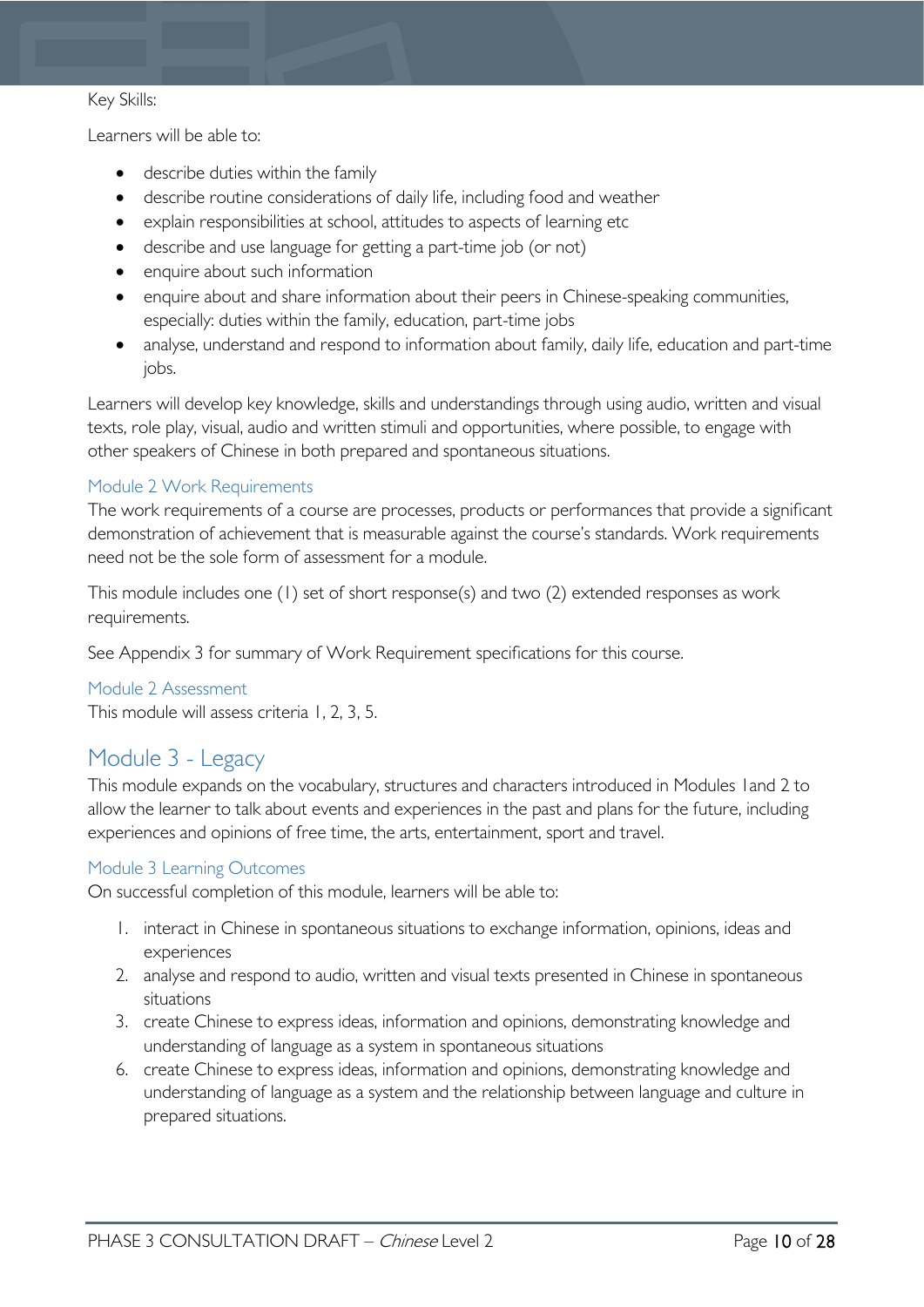#### <span id="page-10-0"></span>Module 3 Content

Learners will work with vocabulary and structures that will allow them to explore topics related to past and future personal experiences and public events. Learners will also develop the knowledge and skills to explain their involvement with, and opinions of, the arts, entertainment, sport and travel and have the opportunity to reflect on the role of culture in the development and appreciation of these aspects of daily life.

Learners will be able to demonstrate an understanding that:

- communication in an additional language requires the capacity to apply knowledge and skills in culturally and linguistically appropriate ways
- languages have similarities and differences in the way they are structured
- different Languages and cultures express the notion of time and ordering of events in different ways
- languages have formal mechanisms for seeking and conveying opinions
- culture plays an integral part when communicating in an additional language
- the role and nature of free time varies in our and others' cultures
- cultural influences shape the arts and entertainment and the role that the arts and entertainment play in young people's lives
- attitudes to travel and transport and the benefits that young people may glean from travelling vary from one culture and language group to the next.

#### Key knowledge:

Learners will be able to:

- use tenses / structures to talk about themselves and other people, places and events in the past.
- use tenses / structures to talk about themselves and other people, places and events in the future.
- use structures to enquire about and express opinions
- use structures to make comparisons
- use structures to facilitate the formation of complex sentences (e.g., conjunctions)
- use idiomatic expressions as vocab items
- demonstrate an understanding of the cultural relevance of language and structures
- demonstrate an understanding of the cultural implications of the arts, entertainment, sport and travel.

#### Key skills:

Learners will be able to:

- discuss free time activities such as sports and hobbies, options, commitments, conditions, comparisons etc
- enquire about others' free time activities
- convey information about travel and transport and make plans for using transport
- discuss entertainment and the arts, expressing likes/dislikes, preferences, opinions etc
- enquire about others' views of entertainment and the arts
- enquire about and share information about their peers in Chinese-speaking communities, especially: free time, entertainment, travel and transport
- analyse, understand and respond to information about free time activities, entertainment and the Arts, sports and hobbies, travel and transport.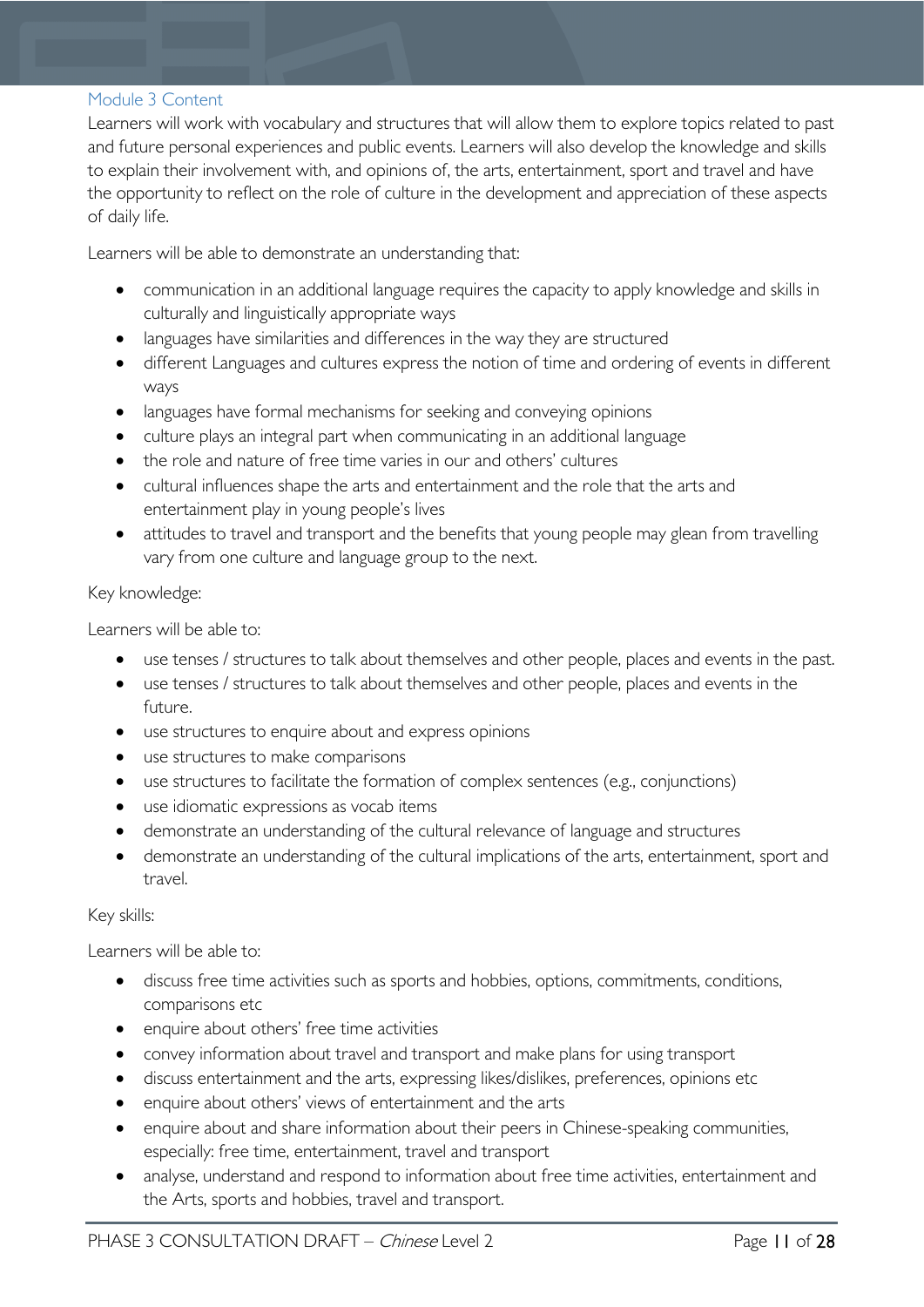Learners will work with the key knowledge, skills and understandings through audio, written and visual texts, roleplay, visual audio and written stimuli and opportunities to engage with other speakers of Chinese in both prepared and spontaneous situations.

#### <span id="page-11-0"></span>Module 3 Work Requirements

The work requirements of a course are processes, products or performances that provide a significant demonstration of achievement that is measurable against the course's standards. Work requirements need not be the sole form of assessment for a module.

This module includes one (1) folio work requirement.

See Appendix 3 for summary of Work Requirement specifications for this course.

#### <span id="page-11-1"></span>Module 3 Assessment

This module will assess criteria 1, 2, 3, 6.

## <span id="page-11-2"></span>Assessment

Criterion-based assessment is a form of outcomes assessment that identifies the extent of learner achievement at an appropriate end-point of study. Although assessment – as part of the learning program – is continuous, much of it is formative, and is done to help learners identify what they need to do to attain the maximum benefit from their study of the course. Therefore, assessment for summative reporting to TASC will focus on what both teacher and learner understand to reflect endpoint achievement.

The standard of achievement each learner attains on each criterion is recorded as a rating 'A', 'B', or 'C', according to the outcomes specified in the standards section of the course.

A 't' notation must be used where a learner demonstrates any achievement against a criterion less than the standard specified for the 'C' rating.

A 'z' notation is to be used where a learner provides no evidence of achievement at all.

Internal assessment of all criteria will be made by the provider. Providers will report the learner's rating for each criterion to TASC.

| Module I | Module 2 | Module 3 | <b>Notes</b>                                                          |
|----------|----------|----------|-----------------------------------------------------------------------|
| 1,2,3,4  | ,2,3,5   | 1,2,3,6  | Three common in all modules<br>and one focus criterion per<br>module. |

<span id="page-11-3"></span>Criteria

The assessment for *Chinese* Level 2 will be based on the degree to which the learner can:

- 1. interact in spoken Chinese in spontaneous situations
- 2. analyse and respond to texts in Chinese in spontaneous situations
- 3. create written Chinese in spontaneous situations
- 4. interact in and reflect on spoken Chinese in prepared situations
- 5. analyse, reflect on and respond to texts in Chinese in prepared situations
- 6. create and reflect on written Chinese in prepared situations.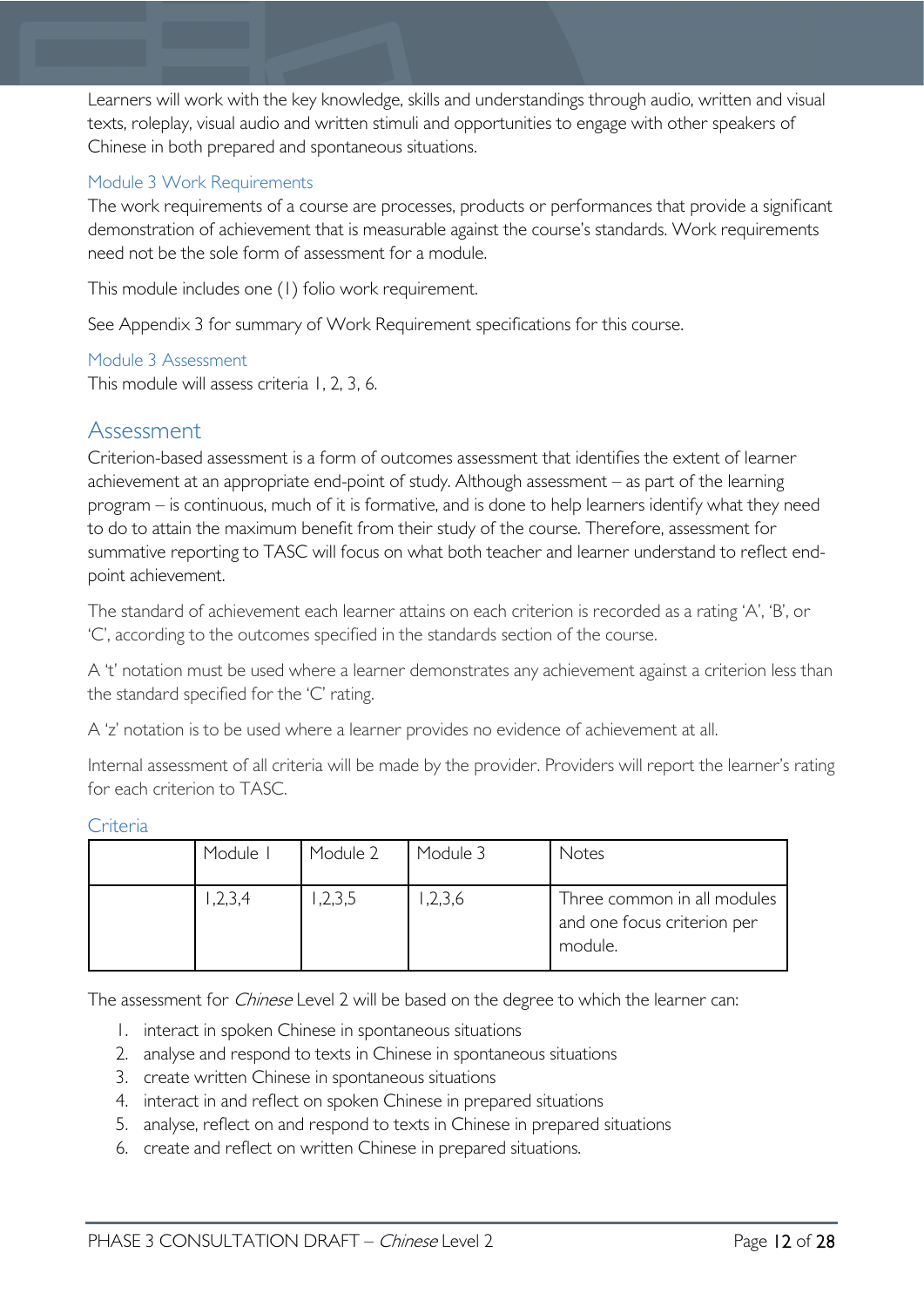#### <span id="page-12-0"></span>**Standards**

Criterion 1: interact in spoken Chinese in spontaneous situations

| Rating C                                                                                                                                                                                                                                                                                                        | Rating B                                                                                                                                                                                           | Rating A                                                                                                                                                                                                                                    |
|-----------------------------------------------------------------------------------------------------------------------------------------------------------------------------------------------------------------------------------------------------------------------------------------------------------------|----------------------------------------------------------------------------------------------------------------------------------------------------------------------------------------------------|---------------------------------------------------------------------------------------------------------------------------------------------------------------------------------------------------------------------------------------------|
| uses a limited range of<br>vocabulary and relies on<br>simple structures to<br>communicate on familiar<br>topics. Very few complex<br>structures may be attempted                                                                                                                                               | uses a range of vocabulary<br>and simple structures with<br>some accuracy, but complex<br>structures are less frequent<br>and may contain errors                                                   | uses a wide range of<br>vocabulary and a wide range<br>of simple and complex<br>structures with a high degree<br>of accuracy                                                                                                                |
| sometimes demonstrates<br>accurate pronunciation,<br>tones, stress and intonation.<br>Accuracy of pronunciation<br>and tones may interfere with<br>meaning at times                                                                                                                                             | demonstrates accurate<br>pronunciation, tones, stress<br>and intonation. Errors do not<br>significantly interfere with<br>meaning                                                                  | consistently demonstrates<br>accurate pronunciation,<br>tones, stress, intonation                                                                                                                                                           |
| uses language for a limited<br>range of familiar topics. The<br>learner may not always use<br>language that is completely<br>relevant to the topic.<br>Demonstrates limited<br>capacity to apply culturally<br>appropriate communication<br>strategies.<br>May not always be able to<br>maintain communication. | uses language for a range of<br>familiar topics.<br>Uses some details that are<br>relevant and some<br>communication strategies<br>that are culturally<br>appropriate.<br>Maintains communication. | consistently uses language<br>successfully for a wide range<br>of familiar topics. Provides<br>relevant information and<br>effectively uses culturally<br>appropriate communication<br>strategies to maintain or<br>extend the interaction. |

Criterion 2: analyse and respond to texts in Chinese in spontaneous situations.

| Rating C                                                                                                              | Rating B                                                                                              | Rating A                                                                                                             |
|-----------------------------------------------------------------------------------------------------------------------|-------------------------------------------------------------------------------------------------------|----------------------------------------------------------------------------------------------------------------------|
| identifies, analyses and<br>responds to a limited range<br>of inferred ideas on a limited<br>range of familiar topics | identifies, analyses and<br>responds to a range of<br>inferred ideas on a range of<br>familiar topics | consistently and accurately<br>identifies, analyses and<br>responds to inferred ideas on<br>a wide range of familiar |
|                                                                                                                       |                                                                                                       | topics                                                                                                               |
| identifies, analyses and<br>responds to some specific<br>details expressed in a text.                                 | identifies, analyses and<br>responds to some specific<br>details expressed in a text.                 | consistently and accurately<br>identifies, analyses and<br>responds to specific details<br>expressed in a text.      |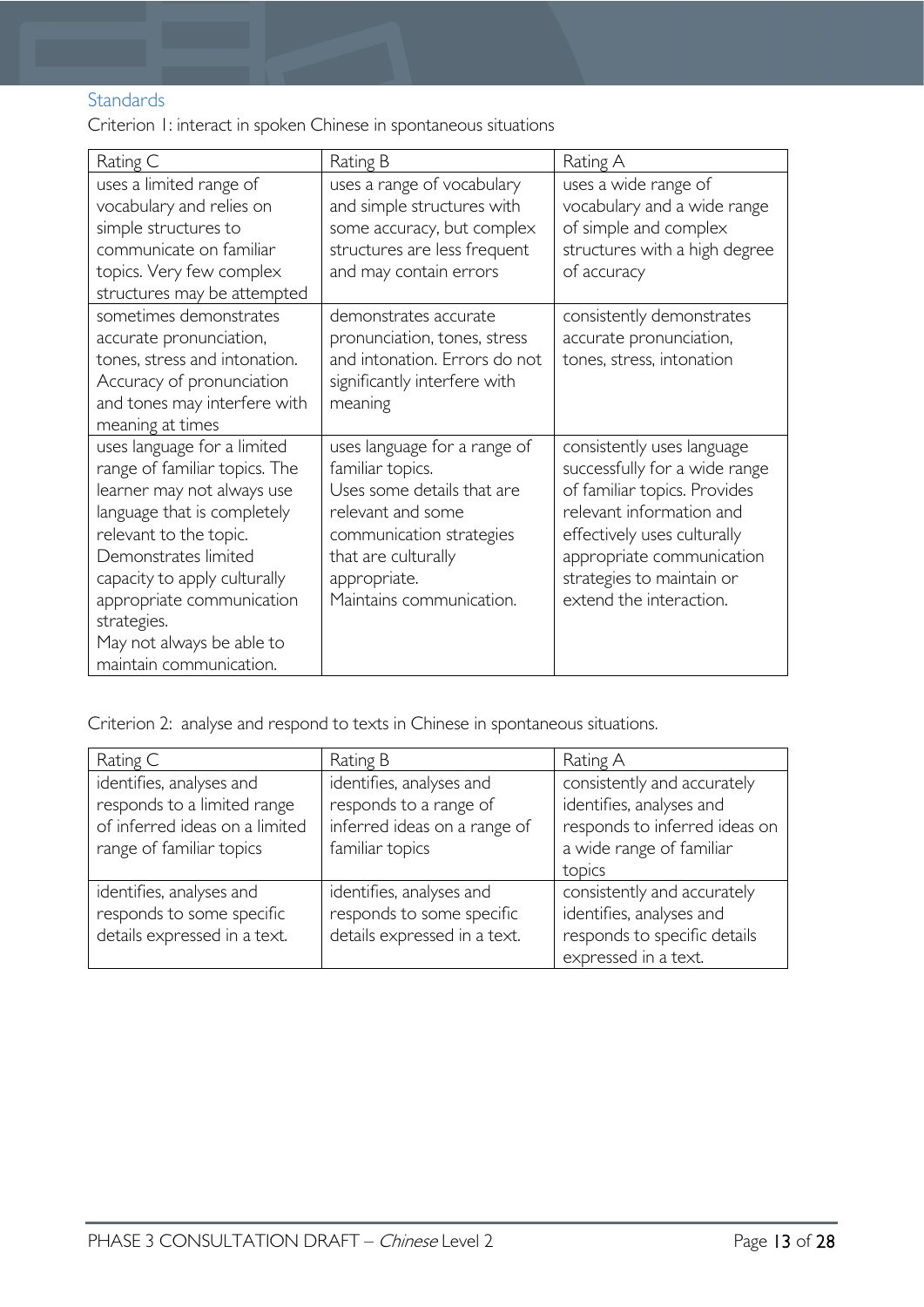| Criterion 3: create written Chinese in spontaneous situations |  |  |  |  |  |
|---------------------------------------------------------------|--|--|--|--|--|
|---------------------------------------------------------------|--|--|--|--|--|

| Rating C                                                                                                                                                                    | Rating B                                                                                                                                                              | Rating A                                                                                                                                                                         |
|-----------------------------------------------------------------------------------------------------------------------------------------------------------------------------|-----------------------------------------------------------------------------------------------------------------------------------------------------------------------|----------------------------------------------------------------------------------------------------------------------------------------------------------------------------------|
| uses a limited range of simple<br>vocabulary and structures for a<br>range of familiar topics. Rarely<br>attempts to use complex<br>structures                              | uses a range of simple<br>vocabulary and structures<br>accurately and attempts more<br>complex structures with some<br><b>SUCCESS</b>                                 | consistently uses a wide range<br>of vocabulary and a wide range<br>of accurate simple and<br>complex structures                                                                 |
| uses simple characters and<br>punctuation correctly but<br>often has difficulty with<br>character combinations and<br>more complex characters                               | uses characters and<br>punctuation correctly.<br>Attempts most prescribed<br>characters but may make<br>some errors in construction                                   | consistently demonstrates<br>accurate use of characters and<br>punctuation as well as a wide<br>range of prescribed characters                                                   |
| creates a response that is<br>partially appropriate to<br>context, audience and purpose<br>and sometimes uses culturally<br>appropriate strategies to<br>communicate ideas. | creates a response that is<br>mostly appropriate to context,<br>audience and purpose and<br>mostly uses culturally<br>appropriate strategies to<br>communicate ideas. | creates a response that is<br>consistently appropriate to<br>context, audience and purpose<br>and effectively uses culturally<br>appropriate strategies to<br>communicate ideas. |

| Rating C                                                                                                                                                                                                                                                                      | Rating B                                                                                                                                                                                                                                                                                   | Rating A                                                                                                                                                                                                                                                        |
|-------------------------------------------------------------------------------------------------------------------------------------------------------------------------------------------------------------------------------------------------------------------------------|--------------------------------------------------------------------------------------------------------------------------------------------------------------------------------------------------------------------------------------------------------------------------------------------|-----------------------------------------------------------------------------------------------------------------------------------------------------------------------------------------------------------------------------------------------------------------|
| uses a limited range of<br>vocabulary and relies on simple<br>structures to communicate in<br>familiar and unfamiliar<br>situations. Complex structures<br>are seldom attempted, and<br>language used may not always<br>be culturally appropriate or<br>relevant to the topic | uses a range of vocabulary and<br>simple structures accurately in<br>familiar and unfamiliar<br>situations, but complex<br>structures may be less<br>frequent and contain errors.<br>Provides culturally appropriate<br>and relevant details but they<br>may lack breadth and, or<br>depth | uses a wide range of<br>vocabulary and a wide range of<br>accurate simple and complex<br>structures in familiar and<br>unfamiliar situations. Provides<br>effective and culturally<br>appropriate details that<br>consistently demonstrate<br>breadth and depth |
| demonstrates some accurate<br>pronunciation, tones, stress<br>and intonation<br>Accuracy of pronunciation<br>may interfere with meaning at<br>times.                                                                                                                          | mostly demonstrates accurate<br>pronunciation, tones, stress,<br>intonation. Errors do not<br>interfere with the learner's<br>capacity to convey meaning                                                                                                                                   | consistently demonstrates<br>accurate pronunciation, tones,<br>stress and intonation                                                                                                                                                                            |
| uses at least one appropriate<br>strategy to plan and self-check<br>language used but may not be<br>completely successful in<br>applying the strategy                                                                                                                         | uses a range of appropriate<br>strategies with some success<br>to plan and self-check language<br>used                                                                                                                                                                                     | consistently and successfully<br>applies a broad range of<br>appropriate strategies to plan<br>and self-check language used                                                                                                                                     |
| uses limited examples in<br>Chinese to demonstrate some<br>awareness of similarities and<br>differences in languages and<br>cultures but may provide<br>limited depth to reflections.                                                                                         | uses a range of examples in<br>Chinese to demonstrate an<br>awareness of and reflection on<br>a range of similarities and<br>differences in own and others'<br>languages and cultures.                                                                                                     | uses a broad range of<br>examples in Chinese to<br>provide insightful reflection on<br>a range of aspects of the target<br>language and culture in relation<br>to their own.                                                                                    |

Criterion 4: interact in and reflect on spoken Chinese in prepared situations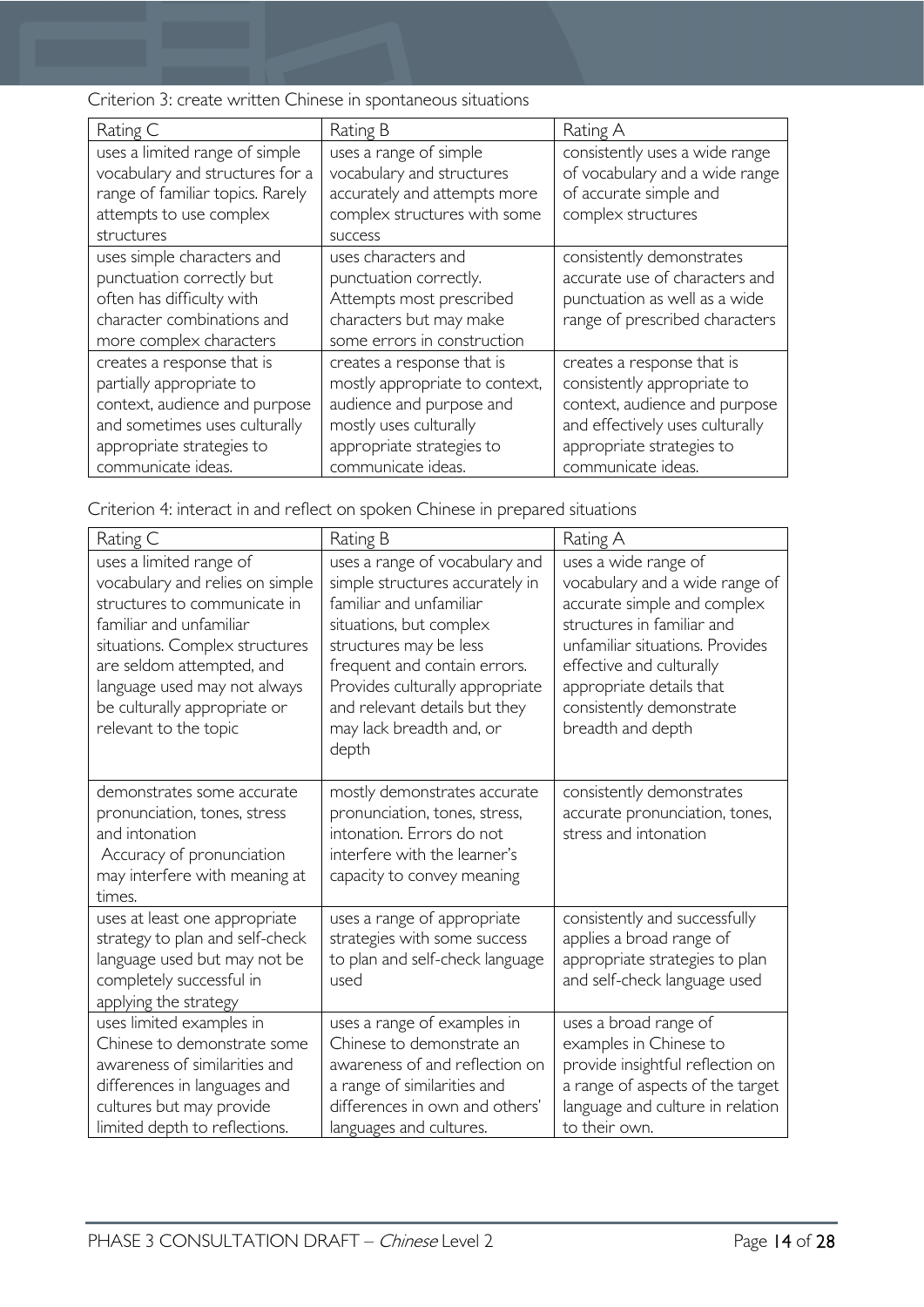Criterion 5: analyse, reflect on and respond to texts in Chinese in prepared situations

| Rating C                         | Rating B                         | Rating A                         |
|----------------------------------|----------------------------------|----------------------------------|
| identifies, analyses and         | identifies, analyses and         | consistently and accurately      |
| responds to some inferred        | responds to a range of           | identifies, analyses and         |
| ideas on familiar and unfamiliar | inferred ideas on familiar and   | responds to inferred ideas on    |
| topics                           | unfamiliar topics                | familiar and unfamiliar topics   |
| identifies, analyses and         | identifies, analyses and         | consistently and accurately      |
| responds to some specific        | responds to a range of specific  | identifies, analyses and         |
| details expressed in a text      | details expressed in a text      | responds to specific details     |
|                                  |                                  | expressed in a text              |
| applies a limited range of       | applies a range of appropriate   | consistently applies a broad     |
| appropriate strategies to        | strategies to analyse and        | range of appropriate strategies  |
| analyse and understand audio,    | understand audio, written and    | to analyse and understand        |
| written and visual language      | visual language                  | audio, written and visual        |
|                                  |                                  | language                         |
| demonstrates some awareness      | provides some reflection on      | provides thorough and            |
| of similarities and differences  | aspects of the target language   | insightful reflection on aspects |
| between the target language      | and culture in relation to their | of the target language and       |
| and culture and their own        | own.                             | culture in relation to their     |
| language and culture.            |                                  | own.                             |

Criterion 6: create and reflect on written Chinese language in prepared situations

| Rating C                                                                                                                                                                                                             | Rating B                                                                                                                                                                                                        | Rating A                                                                                                                                                                                                        |
|----------------------------------------------------------------------------------------------------------------------------------------------------------------------------------------------------------------------|-----------------------------------------------------------------------------------------------------------------------------------------------------------------------------------------------------------------|-----------------------------------------------------------------------------------------------------------------------------------------------------------------------------------------------------------------|
| uses simple vocabulary and<br>structures for a familiar range<br>of topics. Rarely attempts to<br>use complex structures.<br>Creates a response that is<br>partially appropriate to<br>context, audience and purpose | uses a range of simple<br>vocabulary. Mostly uses simple<br>structures accurately and<br>attempts more complex<br>structures with some success.<br>Creates a response that is<br>mostly appropriate to context, | consistently uses a wide range<br>of vocabulary and a wide range<br>of accurate simple and<br>complex structures.<br>Creates a response that is<br>consistently appropriate to<br>context, audience and purpose |
| and attempts to correctly use<br>a number of culturally<br>appropriate strategies to<br>create and maintain<br>communication                                                                                         | audience and purpose and<br>correctly uses a range of<br>culturally appropriate<br>strategies to create and<br>maintain communication                                                                           | and effectively uses a wide<br>range of culturally appropriate<br>strategies to create and<br>maintain communication                                                                                            |
| uses simple characters and<br>punctuation correctly but<br>often has difficulty forming and<br>using character combinations<br>and more complex characters                                                           | uses characters and<br>punctuation correctly.<br>Attempts most prescribed<br>characters but may make<br>some errors in construction                                                                             | consistently demonstrates<br>accurate use of characters and<br>punctuation as well as a wide<br>range of prescribed characters                                                                                  |
| uses an appropriate strategy to<br>self-check the language used<br>but may not be completely<br>successful in applying the<br>strategy or may rely on<br>guidance to apply strategy                                  | uses a range of appropriate<br>strategies with some success<br>to self-check language used                                                                                                                      | consistently and effectively<br>applies a broad range of<br>appropriate strategies to self-<br>check language used                                                                                              |
| demonstrates some awareness<br>of similarities and differences<br>in languages and cultures but<br>may provide limited depth to<br>reflections.                                                                      | demonstrates an awareness of<br>and reflects on some<br>similarities and differences in<br>own and others' languages and<br>cultures.                                                                           | provides insightful reflection<br>on aspects of the target<br>language and culture in relation<br>to their own.                                                                                                 |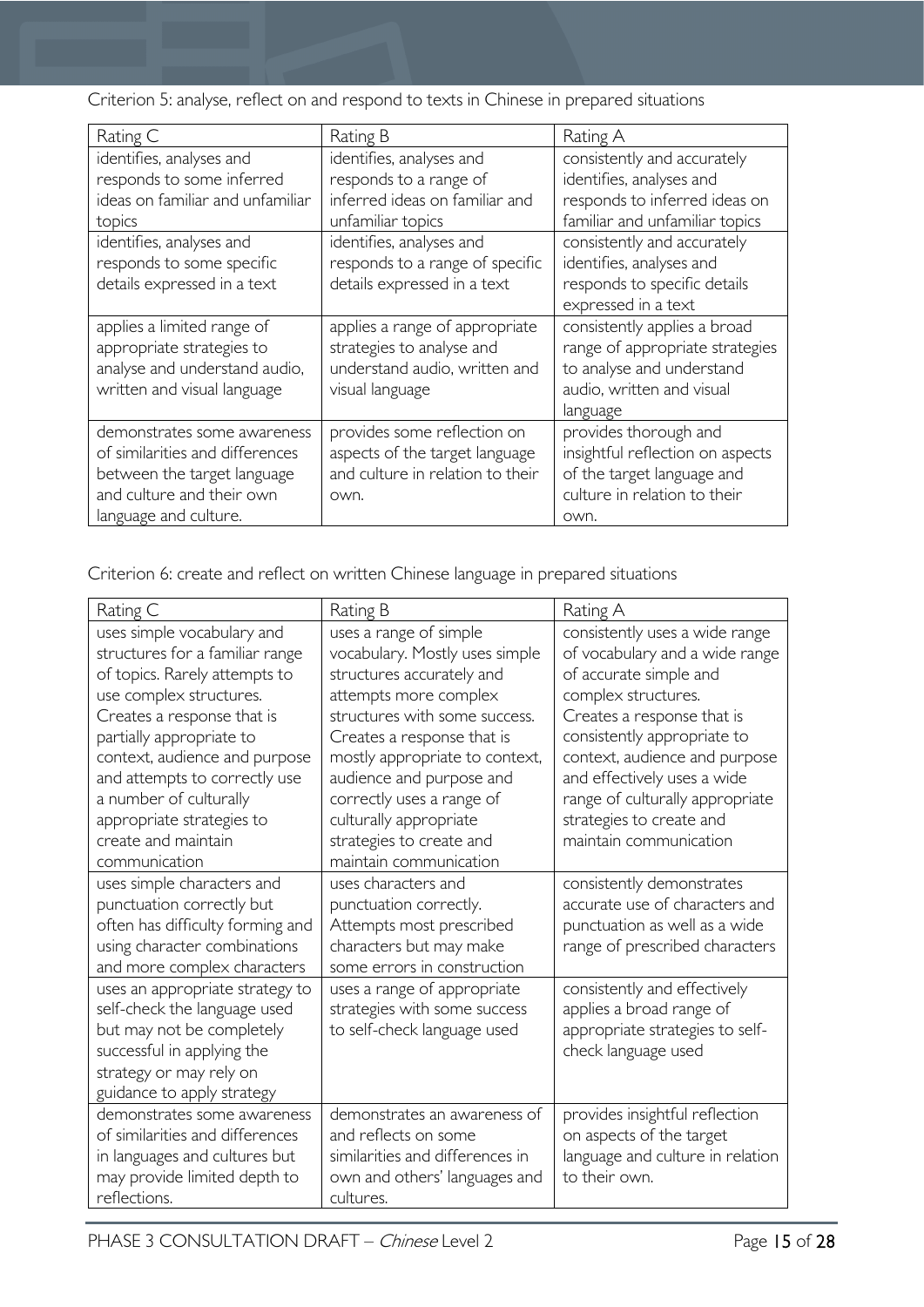## <span id="page-15-0"></span>Quality Assurance

• This will be determined by TASC at time of accreditation.

# <span id="page-15-1"></span>Qualifications and Award Requirements

The final award will be determined by the Office of Tasmanian Assessment, Standards and Certification from 6 ratings.

The minimum requirements for an award in *Chinese* Level 2 are as follows:

EXCEPTIONAL ACHIEVEMENT (EA) 5 'A' ratings, 1 'B' rating

HIGH ACHIEVEMENT (HA) 3 'A' ratings, 2 'B' ratings, 1 'C' rating

COMMENDABLE ACHIEVEMENT (CA) 3 'B' ratings, 3 'C' ratings

SATISFACTORY ACHIEVEMENT (SA) 5 'C' ratings

PRELIMINARY ACHIEVEMENT (PA) 3 'C' ratings

A learner who otherwise achieves the ratings for an SA (Satisfactory Achievement) award but who fails to show any evidence of achievement in one or more criteria ('z' notation) will be issued with a PA (Preliminary Achievement) award.

## <span id="page-15-2"></span>Course Evaluation

• This will be confirmed by time of accreditation.

## <span id="page-15-3"></span>Course Developer

This course has been developed by the Department of Education's Years 9 to 12 Learning Unit in collaboration with Catholic Education Tasmania and Independent Schools Tasmania.

# <span id="page-15-4"></span>Accreditation and Version History

• Details to be determined by TASC at time of accreditation.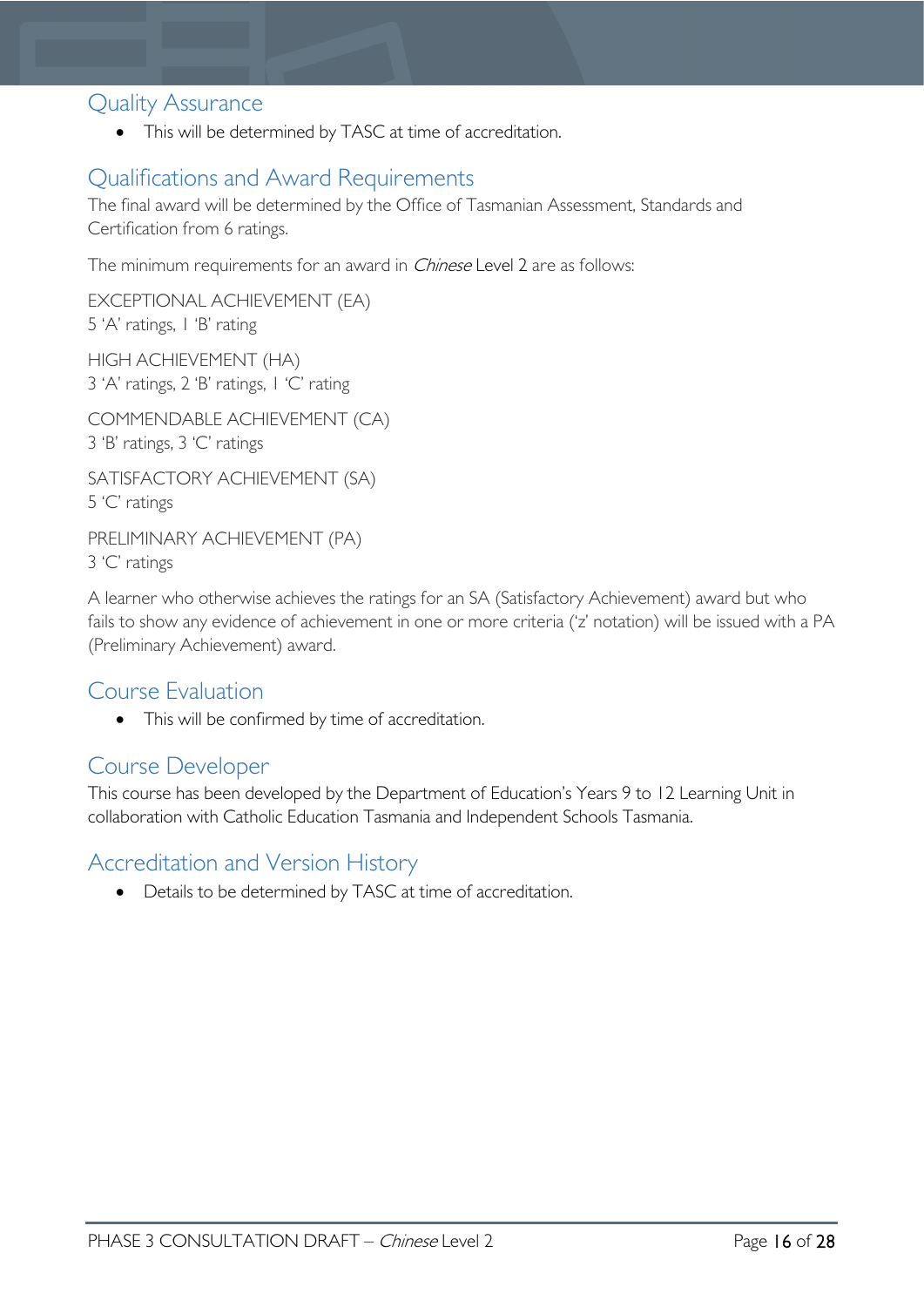# Appendix 1 - Line of Sight

| Learning Outcomes |                        |                             |                                            |                                                                                   |  |
|-------------------|------------------------|-----------------------------|--------------------------------------------|-----------------------------------------------------------------------------------|--|
| What students are | Content                |                             |                                            |                                                                                   |  |
| expected to learn | What teachers<br>teach | <b>Work Requirements</b>    |                                            |                                                                                   |  |
|                   |                        | Some of what<br>learners do | Criteria                                   |                                                                                   |  |
|                   |                        |                             | Key characteristics of<br>what learners do | <b>Standards</b>                                                                  |  |
|                   |                        |                             |                                            | Qualities to be<br>assessed for the key<br>characteristics of<br>what learners do |  |

<span id="page-16-0"></span>

| Learning Outcomes                                                      | Course Content | Work Requirements | Criteria       | Standards   | General      |
|------------------------------------------------------------------------|----------------|-------------------|----------------|-------------|--------------|
|                                                                        |                |                   |                |             | Capabilities |
|                                                                        |                |                   |                |             | (GC)         |
| 1. Interact in Chinese in spontaneous situations to exchange           | Module 1, 2, 3 | Module 1, 3       | $\subset$      | E1, 2, 3    | GC:          |
| information, opinions, ideas and experiences.                          |                |                   |                |             | <u>၉</u> ୍ର  |
|                                                                        |                |                   |                |             |              |
| 2. Analyse and respond to audio, written and visual texts presented in | Module 1, 2, 3 | Module 2, 3       | C <sub>2</sub> | E1.2        | GC:          |
| Chinese in spontaneous situations.                                     |                |                   |                |             | <u>၉</u> ၆   |
| 3. Create Chinese to express ideas, information and opinions,          | Module 1, 2, 3 | Module 2, 3       | C <sub>3</sub> | E1, 2, 3    | GC:          |
| demonstrating knowledge and understanding of language as a             |                |                   |                |             | <u>၉</u> ေ   |
| system in spontaneous situations.                                      |                |                   |                |             |              |
| 4. Interact in Chinese in prepared situations to exchange information, | Module 1, 2, 3 | Module I          | C <sub>4</sub> | E1, 2, 3, 4 | GC:          |
| opinions, ideas and experiences and reflect on knowledge and           |                |                   |                |             | G G          |
| understanding of the relationship between language and culture.        |                |                   |                |             |              |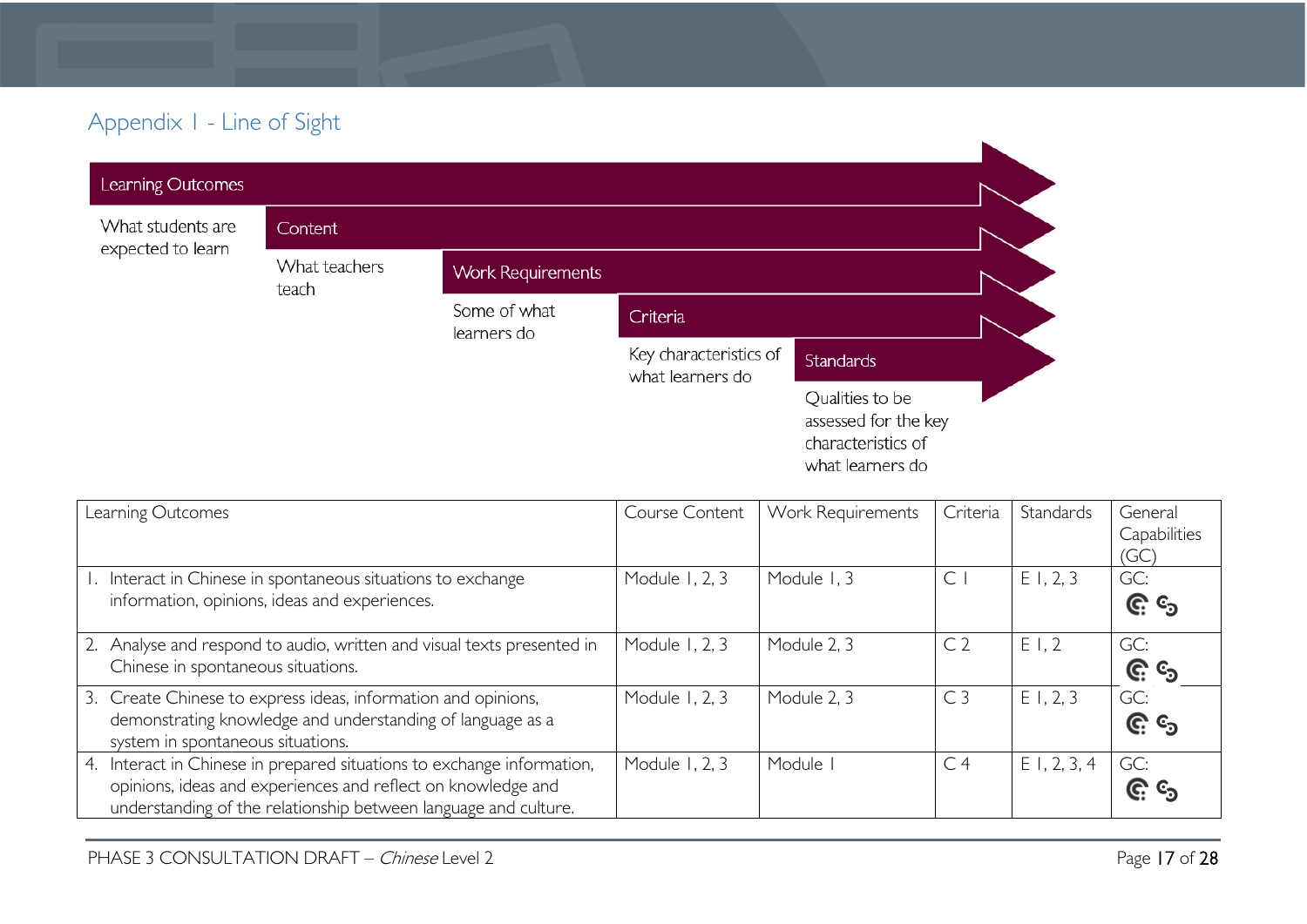| 5. Analyse, reflect on and respond to texts presented in Chinese, and<br>mediate between languages and cultures in prepared situations.                                                    | Module 1, 2, 3 | Module 2 | E1, 2, 3, 4 | <u>ଙ୍ଗ ଙ୍</u>      |
|--------------------------------------------------------------------------------------------------------------------------------------------------------------------------------------------|----------------|----------|-------------|--------------------|
| 6. Create Chinese to express ideas, information and opinions,<br>demonstrating knowledge and understanding of language as a<br>system and the relationship between language and culture in | Module 1, 2, 3 | Module 3 | E1, 2, 3, 4 | GC:<br><u>ଜ</u> ୍ର |
| prepared situations.                                                                                                                                                                       |                |          |             |                    |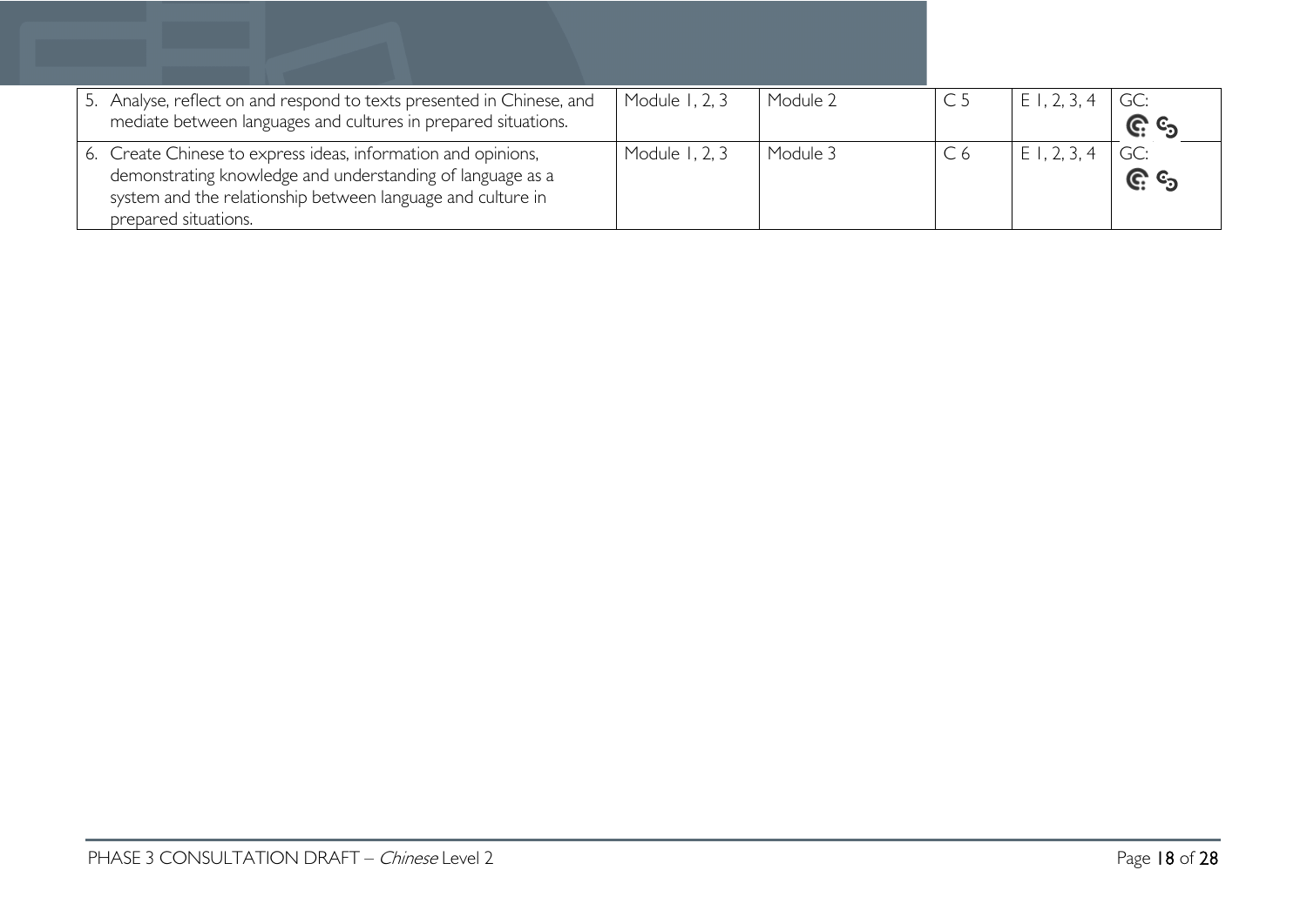# <span id="page-18-0"></span>Appendix 2 - Alignment to Curriculum Frameworks

Level 2 Chinese draws from the following elements of the Combined Curriculum and Assessment Framework for Languages (CCAFL) Draft version released for consultation, March 2021:

- Concepts: Identity, responsibility, legacy (Topics developed from these concepts to meet the needs of the Tasmanian beginning language student)
- Perspectives: Personal, community, global
- Course objectives: Interacting in language, analysing, language, creating language
- Knowledge and skills to be assessed: Interacting in language, analysing language, creating language.

# <span id="page-18-1"></span>Appendix 3 - Work Requirements

#### <span id="page-18-2"></span>Module 1 Work Requirements Specifications

Focus Area: Discipline-based Study Title of Work Requirement: Identity – personal and global aspects of the individual Mode /Format: Set of short responses Learning Outcomes: Learning Outcome 1 Description: The teacher leads a conversation with the learner about themselves, their family and friends. The conversation is intended as a natural interaction, with the teacher varying questions and reacting to the learner's responses. Size: Ten short responses Timing: To be conducted in the last two weeks of the module.

External agencies: N.A.

Relevant Criterion: Criterion 1

Focus Area: Discipline-based Study

Title of Work Requirement: Identity – self, family and friends

Mode /Format: Extended Response

Learning Outcome: Learning Outcome 4

Description: Selection of the topic for this work requirement depends on the selection of topics for the other work requirement to ensure students do not repeat the same information. The learner chooses an aspect of the teacher-allocated topic to research and prepares a multimodal presentation to compare and contrast their own situation and that of their peers in Chinese-speaking communities and countries. Students may work from notes to present their findings. Teachers pose follow-up questions in Chinese and / or English as appropriate regarding their findings and reflections. Size: Extended response – 3-minutes multimodal presentation plus 2-3 minutes for follow-up questions.

Timing: to be completed in last 2 weeks of the module, ensuring learners have had enough exposure to the topic chosen for the work requirement.

External agencies: N.A.

Relevant Criterion/criteria: Criterion 4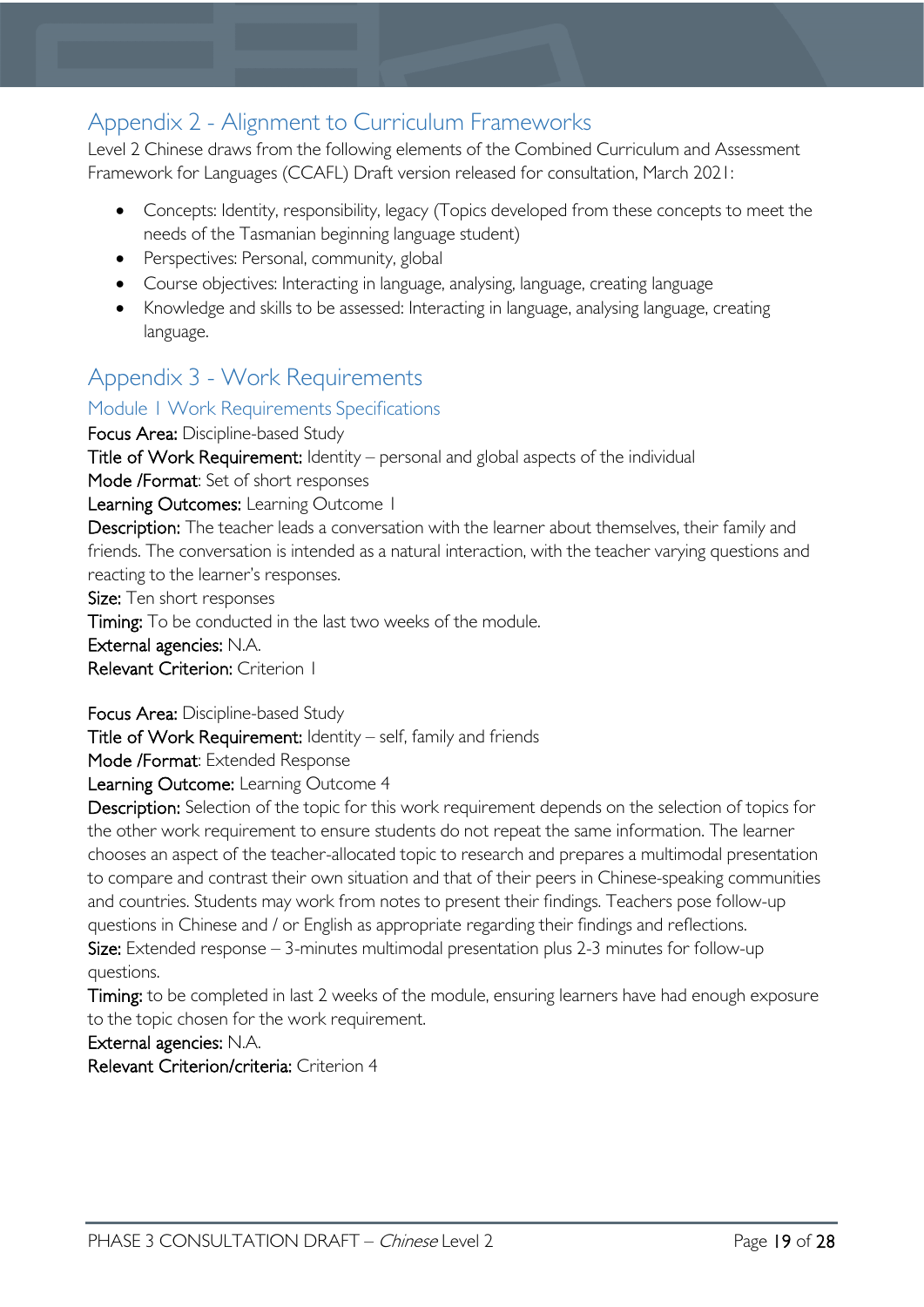#### <span id="page-19-0"></span>Module 2 Work Requirements Specifications

The three work requirements for Module 2 provide the teacher and learner with the opportunity to negotiate which topic within this concept will be the basis of each Work Requirement. Each work requirement must focus on a different topic (Family and Daily life, Education, Part-time Jobs)

Focus Area: Discipline-based Study

Title of Work Requirement: Responsibility – Daily life, Education, Part-time Jobs

Mode /Format: Set of short responses

Learning Outcome: Learning Outcome 2

Description: Under test conditions, the teacher provides a set of sources of information, consisting of at least two of visual, audio and written Language around one concept of Responsibility with a set of short response tasks to assess learners' understanding of language and culture.

Size: 10 short responses (short question, table filling, true/false/justification, gap filling, information matching etc)

Timing: Completed in the last two weeks of the module

External agencies: N.A.

Relevant Criterion: Criterion 2

Relationship to External Assessment: N.A.

Focus Area: Discipline-based Study

Title of Work Requirement: Responsibility – Daily life, Education, Part-time Jobs

Mode /Format: Extended response

Learning Outcomes: Learning Outcome 5

Description: The teacher provides a stimulus or stimuli consisting of written, spoken and/or visual elements to highlight or contrast one of the topics from the concept of Responsibility from either personal, community or global perspectives (or a combination of perspectives). Learners analyse and respond to the prepared scenario requiring extraction of fact, interpretation of cultural elements and reflection on the learner's language and target language). The task will include at least two forms of text or could be all three but they must have a shared focus. Texts will provide opportunities for students to explore cultural aspects of the material they are understanding.

Size: Stimuli: total of 300 characters, 1 min30 audio and, or 3 minutes multimodal sources. Student response:

approx. 150 characters total in Chinese

approx. A combination of approximately 200 words and characters in English and/or Chinese illustrations and diagrams as appropriate

Timing: to be conducted in the last two weeks of the module.

External agencies: N.A.

Relevant Criterion: Criterion 5

Focus Area: Discipline-based Study

Title of Work Requirement: Responsibility – Family and Daily life, Education, part-time jobs Mode /Format: Extended response

Learning Outcome: Learning Outcome 3

Description: Under test conditions, the teacher provides two stimuli outlining a task that requires the learner to create written Chinese addressing the negotiated topic allocated to work requirement 3.

The learner chooses which of the stimuli they will use to create a response in Chinese.

Size: Stimulus approximately 75 characters. Response approximately 225 characters.

Timing: Last 2 weeks of the module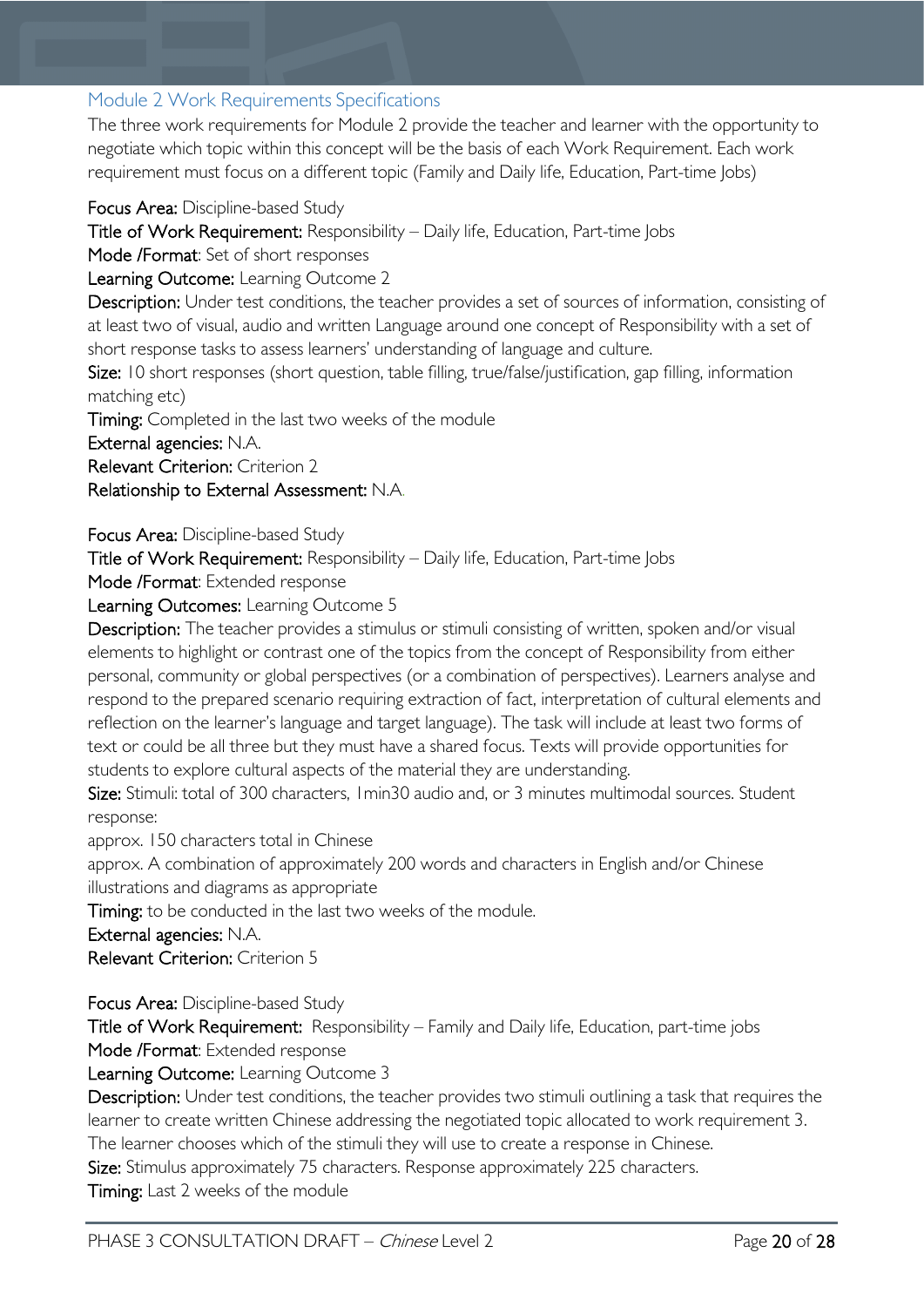#### External agencies: N.A. Relevant Criterion: Criterion 3

#### <span id="page-20-0"></span>Module 3 Work Requirements Specifications

Focus Area: Discipline-based Study Title of Work Requirement: Legacy Mode /Format: Folio containing 3 elements:

- A prepared, extended response in multimodal format and including the use of Chinese language either written or spoken, comparing at least two items / events / occurrences from the world of the arts, entertainment or sport for the target language and culture(s) and a concluding conversation with the teacher in which the learner reflects on their research. The majority of the conversation can take place in English, but discussion must include consideration of the language that the learner has engaged with during the research process.
- a set of short responses to an unseen stimulus in Chinese in written, spoken and, or visual format. Conducted under test conditions. The stimulus may contain more than one input source (e.g., written and visual content). Teacher and learners may negotiate at the beginning of the module which remaining topic will be used for each of elements 2 and 3. (Free Time / Travel and transport).
- an extended response under test conditions demonstrating learner's capacity to create Chinese to convey information, ideas and opinions about events in the past. Teacher and learners may negotiate at the beginning of the module which remaining topic will be used for each of elements 2 and 3. (Free Time / Travel and transport).

#### Learning Outcomes: Learning Outcomes 1, 2, 3 6

Description: Extended response in multimodal format: Max 5 minutes

Short responses: Max. 10 responses (150 characters)

Prepared extended response in Chinese and English: max 150 characters plus 200 words in English Spontaneous extended response in Chinese: maximum 150 characters

#### Timing:

Element 1: Any appropriate time during the module, providing learners have been introduced to sufficient module content, knowledge and skills to complete the task.

Elements 2 and 3: Last two weeks of the module.

## External agencies: N.A.

#### Relevant criteria

- Criterion I
- Criterion 2
- Criterion 3
- Criterion 6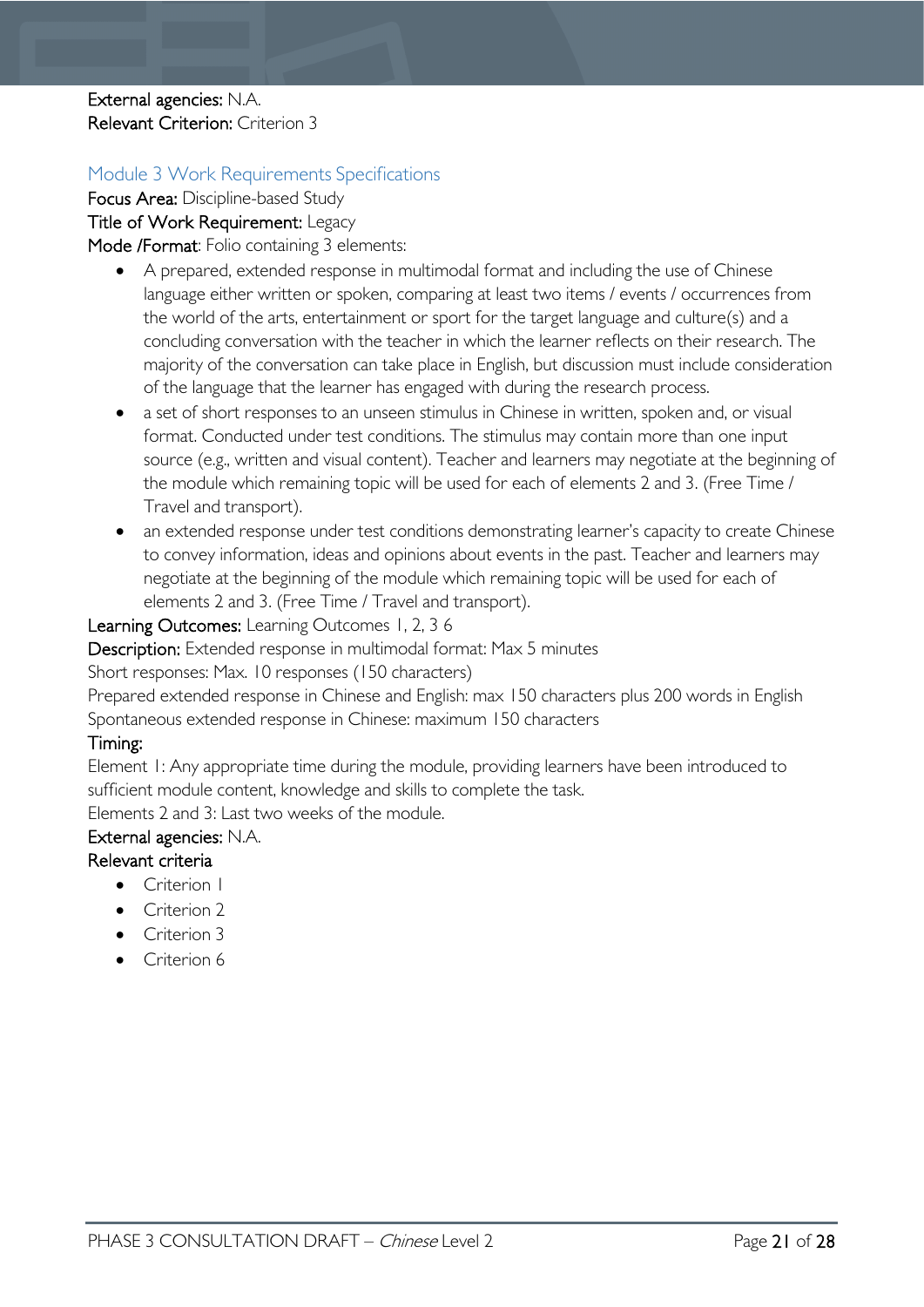# <span id="page-21-0"></span>Appendix 4 – General Capabilities and Cross-Curriculum Priorities

Learning across the curriculum content, including the cross-curriculum priorities and general capabilities, assists students to achieve the broad learning outcomes defined in the Alice Springs (Mparntwe) Education Declaration (December 2019).

#### General Capabilities:

The general capabilities play a significant role in the Australian Curriculum in equipping young Australians to live and work successfully in the twenty-first century.

In the Australian Curriculum, capability encompasses knowledge, skills, behaviours and dispositions. Students develop capability when they apply knowledge and skills confidently, effectively and appropriately in complex and changing circumstances, in their learning at school and in their lives outside school.

The general capabilities include:

- Critical and creative thinking  $\mathbb{C}$
- Ethical understanding  $\div$
- Information and communication technology capability  $\cdot \cdot$
- Intercultural understanding  $\frac{c_3}{ }$
- Literacy
- Numeracy
- Personal and social capability  $\ddot{\ddot{}}$

#### Cross-Curriculum Priorities:

Cross-curriculum priorities enable students to develop understanding about and address the contemporary issues they face, for their own benefit and for the benefit of Australia as a whole. The priorities provide national, regional and global dimensions which will enrich the curriculum through development of considered and focused content that fits naturally within learning areas. Incorporation of the priorities will encourage conversations between students, teachers and the wider community.

The cross-curriculum priorities include:

- Aboriginal and Torres Strait Islander Histories and Cultures  $\mathcal$
- Asia and Australia's Engagement with Asia **AA**
- Sustainability  $\triangleleft$

# <span id="page-21-1"></span>Appendix 5 – Glossary

o A central glossary will be added to the final draft of the course for consultation.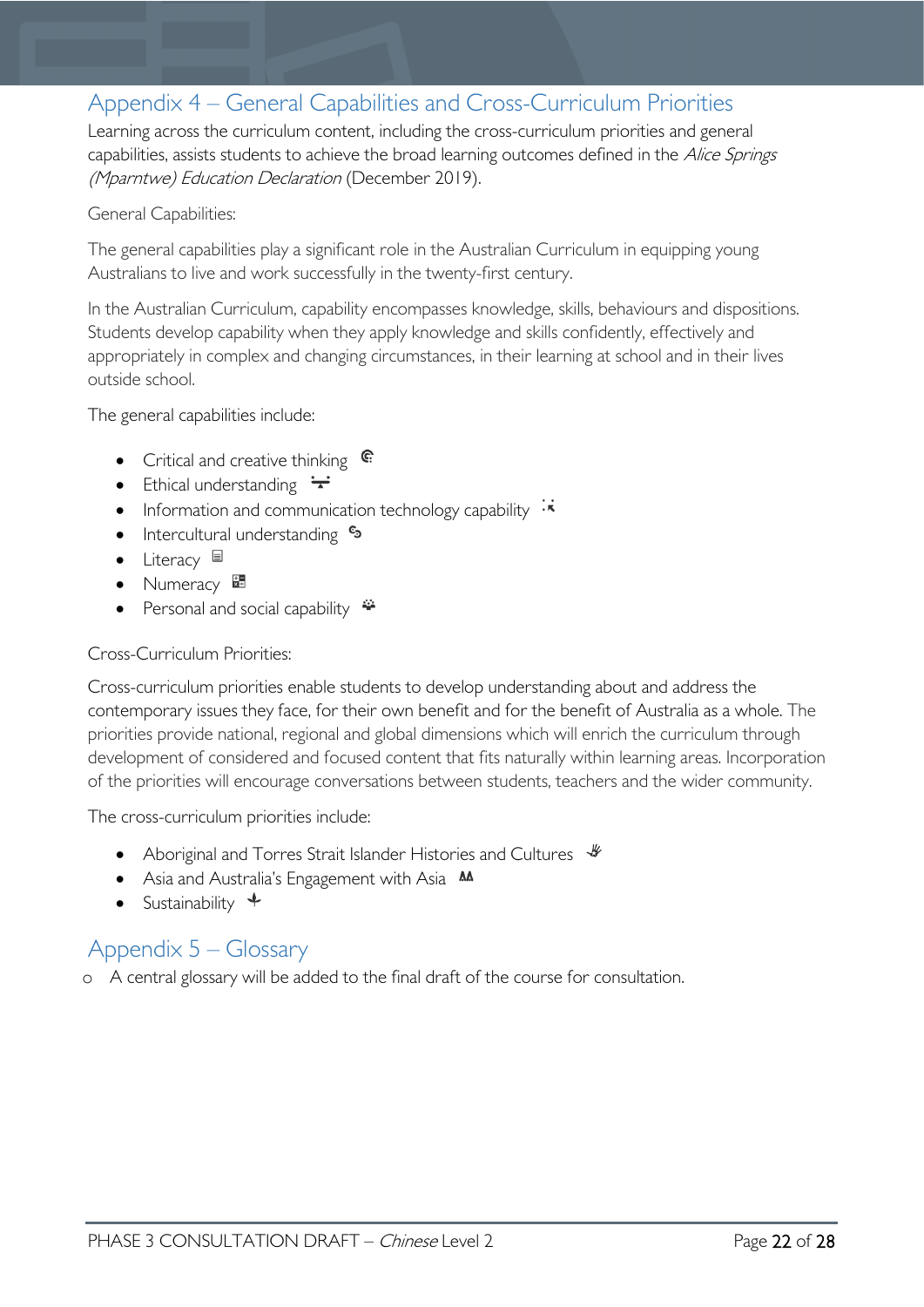<span id="page-22-3"></span><span id="page-22-2"></span><span id="page-22-1"></span><span id="page-22-0"></span>

| Appendix 6 – Content Elaborations  |                              |                            |
|------------------------------------|------------------------------|----------------------------|
| Module I                           |                              |                            |
| Vocabulary                         |                              |                            |
| Personal details (name, age, etc)  |                              |                            |
| Family members<br>$\bullet$        |                              |                            |
| Talking about friends<br>$\bullet$ |                              |                            |
| Day and date                       |                              |                            |
| Numbers                            |                              |                            |
| Colours                            |                              |                            |
| Language structures                |                              |                            |
| Noun as predicate                  | 今天星期五。                       |                            |
| Numerals                           | Cardinals to 10,000          | 零, 一, 二, 三, 四, 。。。 千, 百, 十 |
|                                    | Use of 二 & 两                 | 一二三。。。两千九百三十五。两            |
|                                    |                              | with measure words 两只猫     |
|                                    | Ordinals                     | 第一,第二                      |
|                                    | Approximations               | 三四, 五六, 八九, 十一二   二三十      |
| Pronouns                           | personal                     | 我(们), 你/您(们),              |
|                                    |                              | 他/她/它(们), 自己               |
|                                    | Demonstrative                | 这,这些,那,那些                  |
|                                    |                              | 这儿/这里, 那儿/那里               |
|                                    | Interrogative Pronouns       | 谁,什么,哪                     |
|                                    |                              | 谁的                         |
|                                    |                              | 什么                         |
|                                    |                              | 哪                          |
|                                    |                              | 哪儿?Or 哪里                   |
|                                    |                              | 为什么                        |
|                                    |                              | 什么时候                       |
|                                    |                              | 几,多少                       |
|                                    |                              | 多长时间                       |
|                                    |                              | 怎么                         |
|                                    | Possessives                  | Using 的 e.g. 他的            |
|                                    |                              | 我的,                        |
|                                    |                              | Without 的, 我妈妈, 我哥哥        |
|                                    | Everyone/everybody           | 大家                         |
|                                    | Others / other people        | 别人                         |
| Plural                             | Using 们                      | 我们, 他们, 学生们                |
| Verbs                              | Action                       | 走, 看, 写                    |
|                                    | Emotive                      | 喜欢, 觉得, 知道, 爱              |
|                                    | Direction                    | 上/下,来/去/回                  |
|                                    | Special                      | 是,有                        |
|                                    | Post verbs (or prepositions) | 在                          |
|                                    |                              | 到                          |
|                                    |                              | 他们有汽车。                     |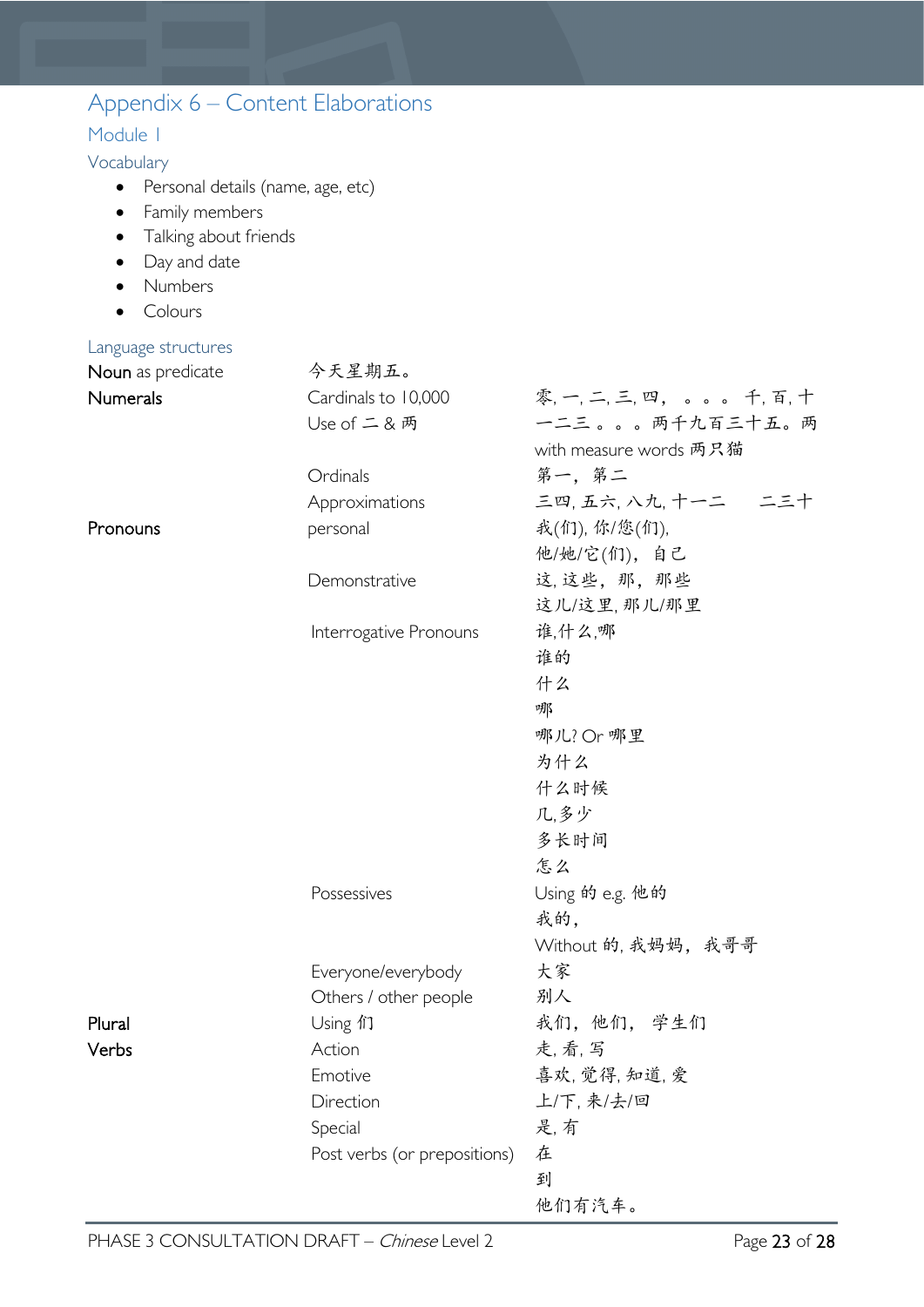| Adjectives             | as adverbial adjunction              | 快, 高兴              |
|------------------------|--------------------------------------|--------------------|
|                        | Monosyllabic                         | 大/小, 多/少, 长/短      |
|                        | Disyllabic                           | 高兴                 |
|                        | monosyllabic (colours) 白, 红, 蓝, 黑, 绿 |                    |
|                        | nouns as adjectives                  | 男,女                |
| Adverbs                | Adverb as adverbial adjunct          | 非常                 |
|                        | Quantity                             | 都,只                |
|                        | Degree                               | 很, 非常, 最           |
|                        | Negation                             | 不, 没 (有)           |
|                        | Linking (pro)nouns                   | 和, 跟               |
|                        | Alternative                          | 还是 (question)      |
|                        | Because phrases                      | 因为                 |
|                        | but/yet/however                      | 但是/可是              |
| Dates/Times            | Year                                 | 年                  |
|                        | Month, date                          | 月,号/日              |
|                        | Days of the week                     | 星期一到星期六,星期天/星期日    |
|                        | Time of day                          | 四点半, 十六点半          |
|                        | including 24-hour clock              |                    |
| Measure words          | animals                              | 只,条,头              |
|                        | Books, classroom objects             | 本                  |
|                        | Car                                  | 辆                  |
|                        | Clothes                              | 件, 条, 双            |
|                        | General                              | 个                  |
|                        | Fish                                 | 条                  |
|                        | Horses                               | 匹                  |
|                        | Family members                       | 口                  |
|                        | Pets (cats, dogs, birds)             | 只                  |
|                        | Time                                 | 点(钟), 分钟           |
| Declarative statements | subject, verb, object                | 她喜欢跳舞。             |
|                        | Using active verbs                   | 他喜欢跳舞              |
|                        | Using stative verbs                  | 我很忙                |
|                        | Using 是 (to be)                      | 我是老师               |
|                        | Using 有 (to have)                    | 我有一只猫              |
|                        | Verbless sentence                    | 今天星期日              |
| Exclamatory            | Sentence ending 啊!                   | 真好吃啊!              |
|                        | Sentence ending $\mathcal{T}!$       | 太好了!               |
|                        | Imperatives                          | 我们走吧!              |
|                        | 吧! (suggestion)                      |                    |
| Interrogative          | Using 吗<br>Verb 不 Verb               | 你是中国人吗?<br>你去不去学校? |
|                        | 是不是                                  | 你是不是中国人?           |
|                        | 有没有                                  | 老师有没有时间?           |
|                        |                                      | 老师忙不忙?             |
|                        | Stative verb (SV) 不 SV               |                    |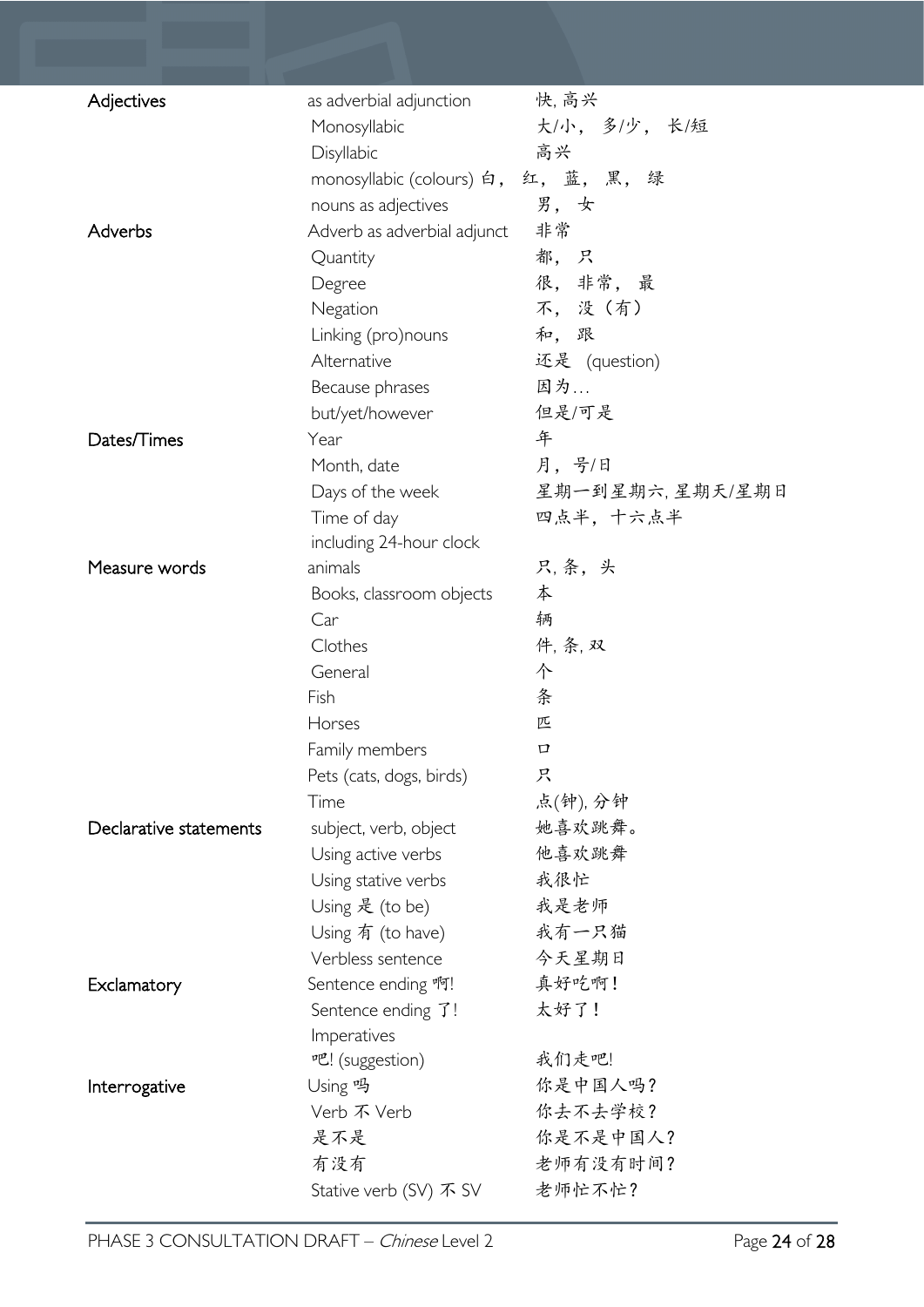|                     | Using question words         | 谁,谁的,哪,哪里     |
|---------------------|------------------------------|---------------|
|                     |                              | 哪儿,几,几点,多少,   |
|                     |                              | 什么,为什么,什么样的,  |
|                     | Tag questions                | 好吗,好不好,行吗,是吗  |
|                     | Using 吧                      | 她是老师吧?        |
| Negative statements | With 不是                      | 我不是学生。        |
|                     | With 没有                      | 他没有自行车。       |
|                     | With $\bar{x}$ + static verb | 房子不大。         |
|                     | With $\bar{x}$ + verb        | 妈妈不去。         |
|                     | With 没 + verb                | 我没吃。          |
| Particles           | structural 的 (possessive)    | 老师的词典, 我(的)妈妈 |
|                     | Modal 吗, 呢, 吧                | 你明天来吗?        |
|                     |                              | 走吧!           |
|                     |                              | 太好了!          |

#### <span id="page-24-0"></span>Module 2

#### <span id="page-24-1"></span>Vocabulary:

- Telling the time
- school/ school subjects/school items
- daily routine
- jobs
- means of transport.
- Seasons/ weather including common weather expressions
- Food

#### <span id="page-24-2"></span>Language structures

| Verbs   | Experiential aspect marker 过 Indicating an experience in the past |                                                                                             |
|---------|-------------------------------------------------------------------|---------------------------------------------------------------------------------------------|
|         |                                                                   | Negation using $\frac{1}{2}$ but without the $\overline{f}$ , to indicate not having had an |
|         | experience                                                        |                                                                                             |
| Adverbs | Sentences with an adverbial phrase before a verb<br>Point of time |                                                                                             |
|         |                                                                   |                                                                                             |
|         | Location                                                          | Use of 在 to indicate location                                                               |
|         |                                                                   | Use of 在 with 这儿/那儿                                                                         |
|         |                                                                   | Use of 这儿 & 那儿 with places                                                                  |
|         |                                                                   | & the names of people                                                                       |
|         | Manner                                                            | Means of transport<br>地+verb                                                                |
|         | Frequency                                                         | 常常, 不常, 又, 再                                                                                |
|         | Conjunctive use of adverbs                                        | 也,还                                                                                         |
|         | Sequencing                                                        | 就,才,<br>刚                                                                                   |
|         | Sentences with an adverbial phrase after a verb                   |                                                                                             |
|         | Complement of time after a verb                                   |                                                                                             |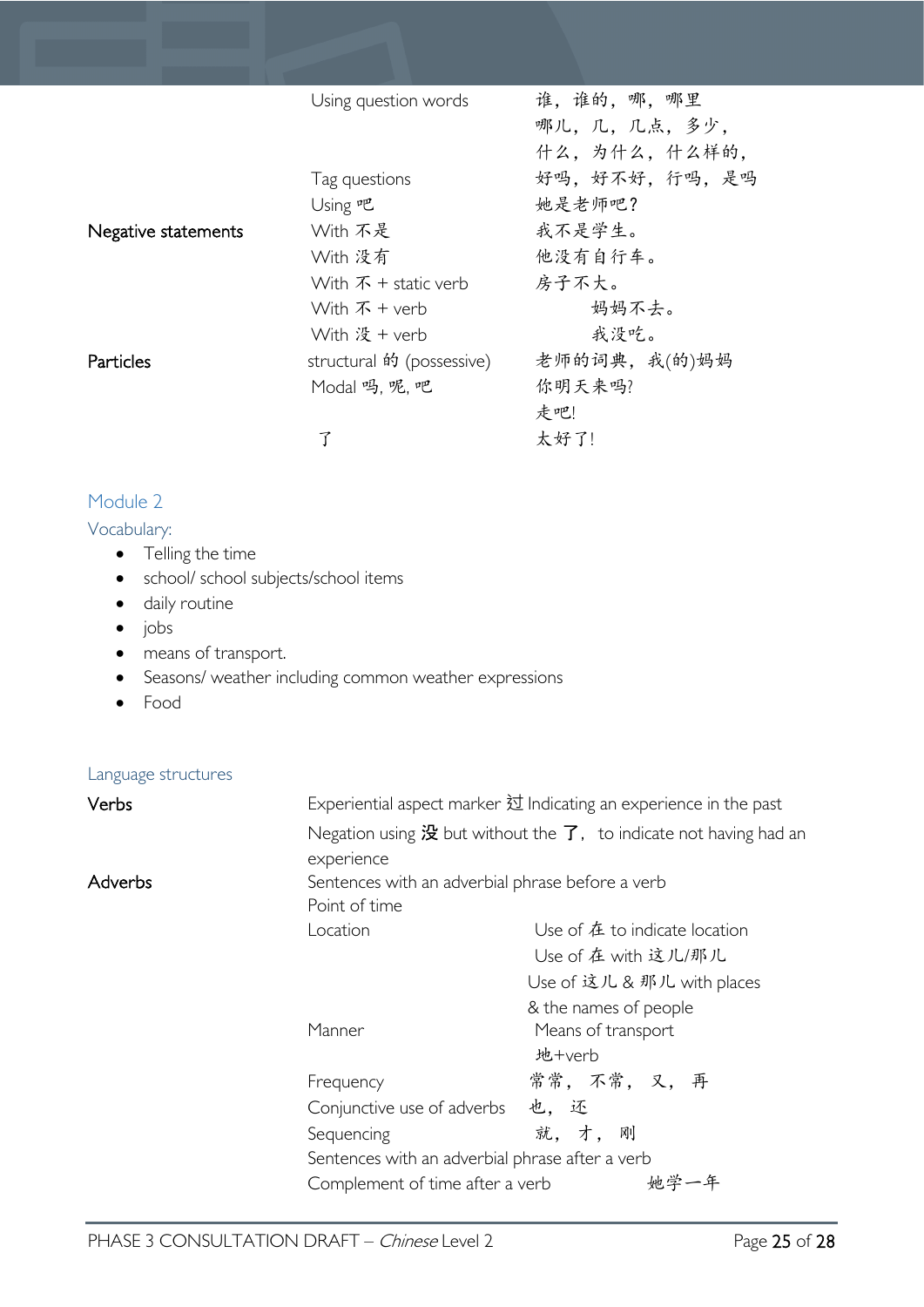|                                    | 她学了一年<br>Complement of time with aspectual $\mathcal{I}$ |                                             |
|------------------------------------|----------------------------------------------------------|---------------------------------------------|
|                                    | Comparatives                                             | 比                                           |
|                                    |                                                          | 比。。。一点儿                                     |
|                                    |                                                          | $E$ to express quantity                     |
|                                    |                                                          | 跟。。。一样。                                     |
|                                    |                                                          | $\mathbf{\ddot{R}}$ to indicate superlative |
| Measure words                      | length and distance                                      | 米,公里                                        |
|                                    | Weight                                                   | 斤,公斤                                        |
|                                    | Monetary                                                 | 块(元), 毛(角),分                                |
|                                    | Flat objects                                             | 张                                           |
|                                    | Plural (some)                                            | 些                                           |
|                                    | A little (of something)                                  | 一点儿                                         |
| Prepositions                       | Range of prepositions                                    | 上,下,前,后                                     |
|                                    | Distance                                                 | 从,离                                         |
|                                    | Position                                                 | 在                                           |
|                                    | Direction                                                | 对, 给                                        |
|                                    | Give / for / for the benefit of                          | 给                                           |
|                                    | Use  for                                                 | 用                                           |
|                                    | object focus                                             | 把                                           |
|                                    | comparative                                              | 比                                           |
| Interrogative                      |                                                          | 什么时候,怎么,怎么样,                                |
|                                    |                                                          | 多+SV, 不吗?                                   |
|                                    | Using 还是 (or)                                            | 你学习中文还是发文?                                  |
| Module 3                           |                                                          |                                             |
| Vocabulary:                        |                                                          |                                             |
|                                    |                                                          |                                             |
| names of places, countries, cities |                                                          |                                             |
| sports and hobbies                 |                                                          |                                             |

- <span id="page-25-1"></span><span id="page-25-0"></span>• fashion (clothing)
- the Arts
- places (mountain, river, sea/beach, city/house)
- Directions
- Environment
- travel

#### <span id="page-25-2"></span>Language structures

| Numbers, Numerals | Simple fractions                               | 三分之一             |
|-------------------|------------------------------------------------|------------------|
|                   | Percentages                                    | 百分之十             |
|                   | <b>Decimals</b>                                | 五点一              |
| Prepositions      | As adverbial adjunct: preposition-construction |                  |
|                   |                                                | 从北京, 往东走, 他从北京来。 |
| Time expressions  | 的时候                                            | 开车的时候别玩儿手机       |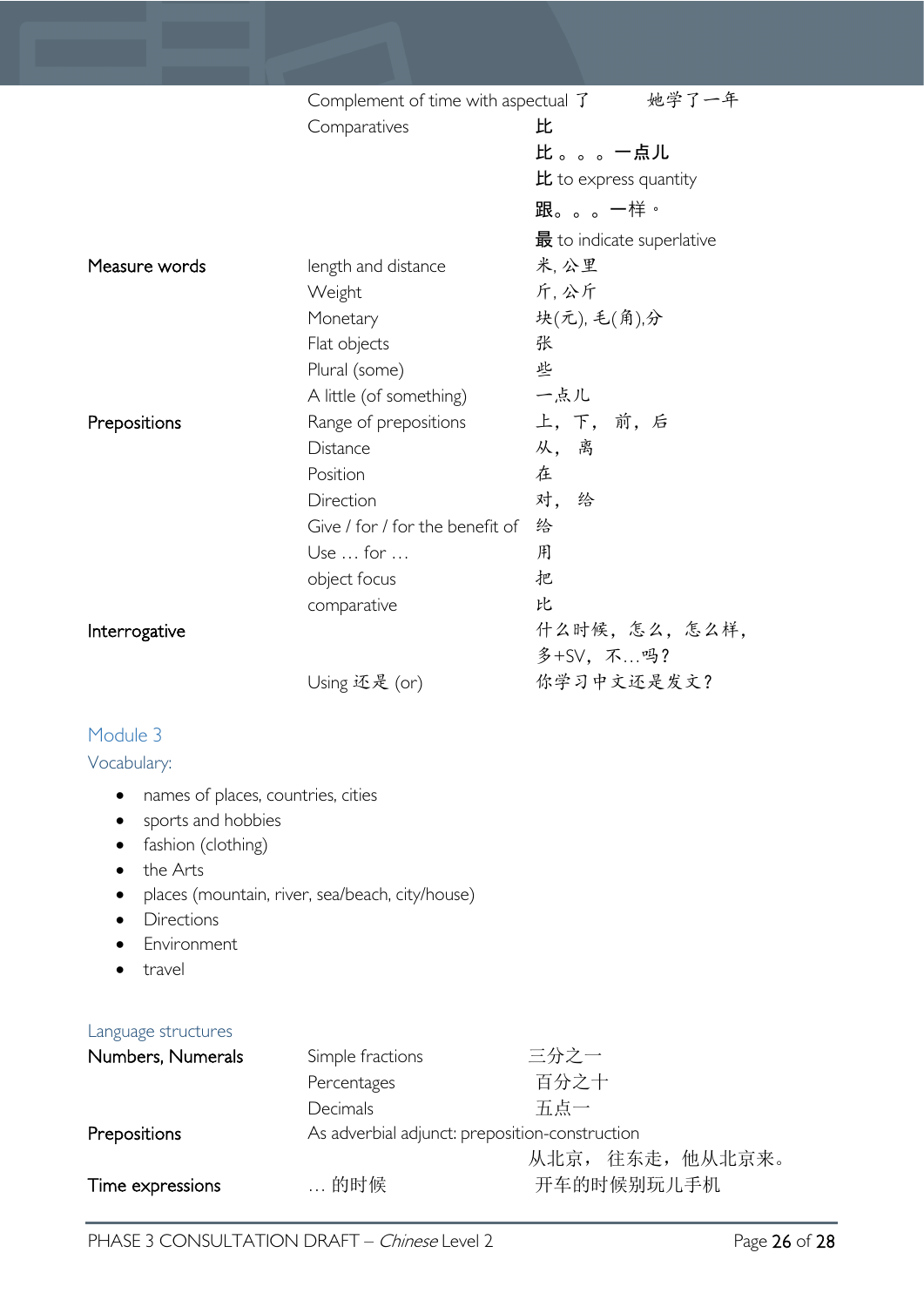|           | Use of 以前                                       | 二十年以前我住在中国                                                                           |  |
|-----------|-------------------------------------------------|--------------------------------------------------------------------------------------|--|
|           | Use of 以后                                       | 你吃了饭以后可以出去玩儿                                                                         |  |
| Verbs     | Auxilliary                                      | e.g. 应该, 会, 能, 要, 可以                                                                 |  |
|           | Complement of degree or manner                  |                                                                                      |  |
|           |                                                 | Indicate <i>how</i> an action is done by using 得                                     |  |
|           |                                                 | to link a verb and an adjective                                                      |  |
|           | Complement expressing possibility or capability |                                                                                      |  |
|           |                                                 | Indicate capability by using 得                                                       |  |
|           |                                                 | to link two verbs                                                                    |  |
|           |                                                 | Using $\overline{\Lambda}$ to indicate non-capability                                |  |
|           | Complements of result                           | 完,错,对                                                                                |  |
|           |                                                 | 到/给/好                                                                                |  |
|           | Complements of direction                        | 到。。。去; 到。。。来。                                                                        |  |
|           |                                                 | Experiential aspect marker $\overrightarrow{U}$ Indicating an experience in the past |  |
|           |                                                 | Negation using $\mathcal{B}$ but without the $\mathcal{T}$ ,                         |  |
|           |                                                 | to indicate not having had an experience                                             |  |
|           | Future                                          | Using 会 or 要                                                                         |  |
|           | Imminent future                                 | Using $\overline{\mathcal{F}}$ $\overline{f}$                                        |  |
|           |                                                 | Using 快要。。。了                                                                         |  |
|           |                                                 | 快。。。了                                                                                |  |
|           | Progressive action using                        | 呢, 正 and 呢, 在, 正在。                                                                   |  |
|           | Perfective aspect marker $\overline{J}$         | Indicating a completed action                                                        |  |
|           |                                                 | Using $\overline{J}$ after a verb (or adjective) to                                  |  |
|           |                                                 | indicate that once an action is complete,                                            |  |
|           |                                                 | another will take place                                                              |  |
|           |                                                 | Negation using $\mathcal{B}$ but without $\mathcal{T}$ to                            |  |
|           |                                                 | indicate an action was not completed                                                 |  |
|           |                                                 | Reduplication of the verb to soften tone 想想,看看,试试,尝尝 etc.                            |  |
|           | Verbal aspect marker                            | 着                                                                                    |  |
|           | Verbal measure words                            | 遍<br>次,                                                                              |  |
| Particles | verbal                                          | 了,过                                                                                  |  |
|           | Structural                                      | 的<br>(attributive)                                                                   |  |
|           |                                                 | 得<br>(complement)                                                                    |  |
|           |                                                 | 地<br>(adverbial)                                                                     |  |
|           |                                                 | $\overline{f}$                                                                       |  |
|           | Imperatives                                     | 不要/别 (command)                                                                       |  |
|           | The 是。。。的 construction                          |                                                                                      |  |
|           | Emphasising events occurring in the past        |                                                                                      |  |
|           | Topic-comment constructions                     |                                                                                      |  |
|           |                                                 |                                                                                      |  |